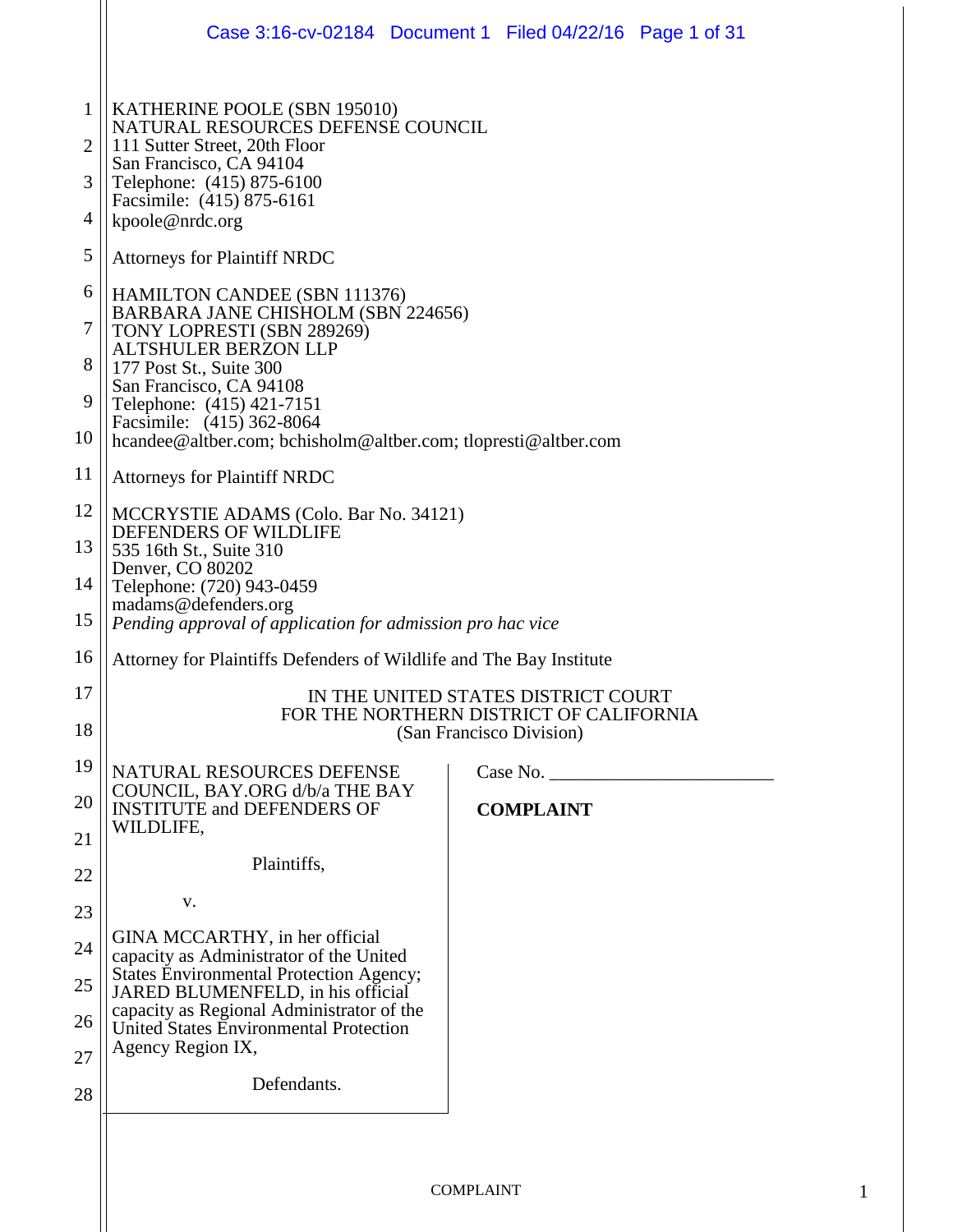# Case 3:16-cv-02184 Document 1 Filed 04/22/16 Page 2 of 31

# **INDEX OF ACRONYMS USED IN THIS COMPLAINT**

| <b>Acronym</b>      | <b>Full Term</b>                                               |
|---------------------|----------------------------------------------------------------|
| <b>CFS</b>          | Cubic feet per second                                          |
| <b>CVP</b>          | <b>Central Valley Project</b>                                  |
| <b>CVPIA</b>        | Central Valley Project Improvement Act                         |
| <b>CWA</b>          | Clean Water Act                                                |
| D-1422              | State Water Resources Control Board Water Rights Decision 1422 |
| D-1641              | State Water Resources Control Board Water Rights Decision 1641 |
| <b>DCC</b><br>Gates | Delta cross-channel gates                                      |
| <b>DWR</b>          | Department of Water Resources                                  |
| <b>FMWT</b>         | Fall Midwater Trawl Survey                                     |
| <b>FWS</b>          | U.S. Fish and Wildlife Service                                 |
| <b>MAF</b>          | Million acre-feet                                              |
| <b>NDOI</b>         | Net Delta Outflow Index                                        |
| <b>NMFS</b>         | <b>National Marine Fisheries Service</b>                       |
| <b>NRDC</b>         | <b>Natural Resources Defense Council</b>                       |
| <b>OCAP</b>         | Long-Term Central Valley Project Operations Criteria and Plan  |
| <b>SWP</b>          | State Water Project                                            |
| <b>SWRCB</b>        | <b>State Water Resources Control Board</b>                     |
| TBI                 | The Bay Institute                                              |
| X2                  | 2 parts per thousand isohaline                                 |

1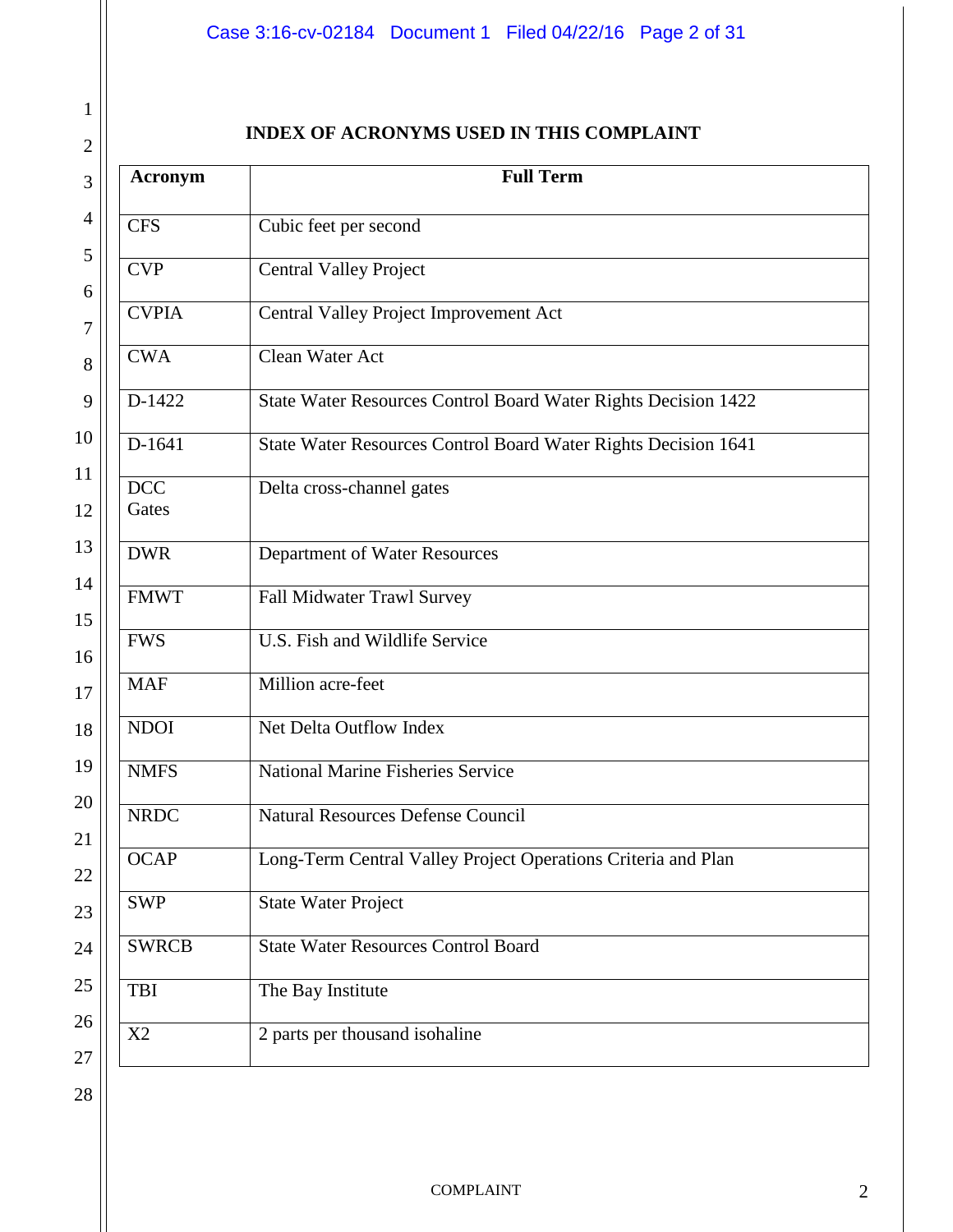## **INTRODUCTION**

1

2

3

4

5

7

8

9

10

11

6 1. Plaintiffs Natural Resources Defense Council ("NRDC"), Bay.org d/b/a The Bay Institute ("TBI"), and Defenders of Wildlife ("Defenders") (collectively "Plaintiffs") bring this complaint seeking declaratory judgment and injunctive relief against Defendants Gina McCarthy, Administrator of the United States Environmental Protection Agency ("EPA"), and Jared Blumenfeld, Regional Administrator for EPA Region IX, for failing to comply with their nondiscretionary duty under the Clean Water Act, 33 U.S.C.  $$1313(c)(2)(A), (c)(3) - (c)(4)$ , to review and take appropriate action regarding revisions to water quality standards in the San Francisco Bay/Sacramento-San Joaquin Delta Estuary Water Quality Control Plan ("Bay-Delta Plan") and the Water Quality Control Plan (Basin Plan) for the Sacramento River Basin and San Joaquin River Basin, 4th Edition ("Central Valley Plan"), as required by the Clean Water Act ("CWA").

12 13 14 15 16 17 18 19 20 21 22 2. The CWA is founded on the principles of environmental federalism. Congress delegated certain duties to the states, but required that EPA maintain oversight to insure that the states comply with their responsibilities to maintain and improve the quality of water. These principles are reflected in the CWA's structure for adopting and revising water quality standards. The CWA gives the states the responsibility of adopting and revising water quality standards, but requires that the EPA review and approve any new or revised standard to determine whether it satisfies the requirements of the Clean Water Act and, more specifically, whether it provides adequate protection to fish and wildlife and other designated uses. A new or revised standard cannot go into effect unless and until EPA approves the standard. If EPA does not approve the new or revised standard, EPA must give the state an opportunity to cure any defect. If the state fails to do so, then the EPA must promulgate federal water quality standards.

23 24 25 26 27 28 3. California's Bay-Delta estuary, where the Sacramento and San Joaquin Rivers merge to form an inland delta before entering the San Francisco Bay, serves as critical habitat to a broad array of fish and wildlife. For instance, the Bay-Delta provides migratory habitat to several anadromous species (species that are born in fresh water, spend part of their life in salt water, and then return to fresh water to spawn), including the Central Valley Steelhead and the southern distinct population segment of North American green sturgeon, which are listed as threatened under the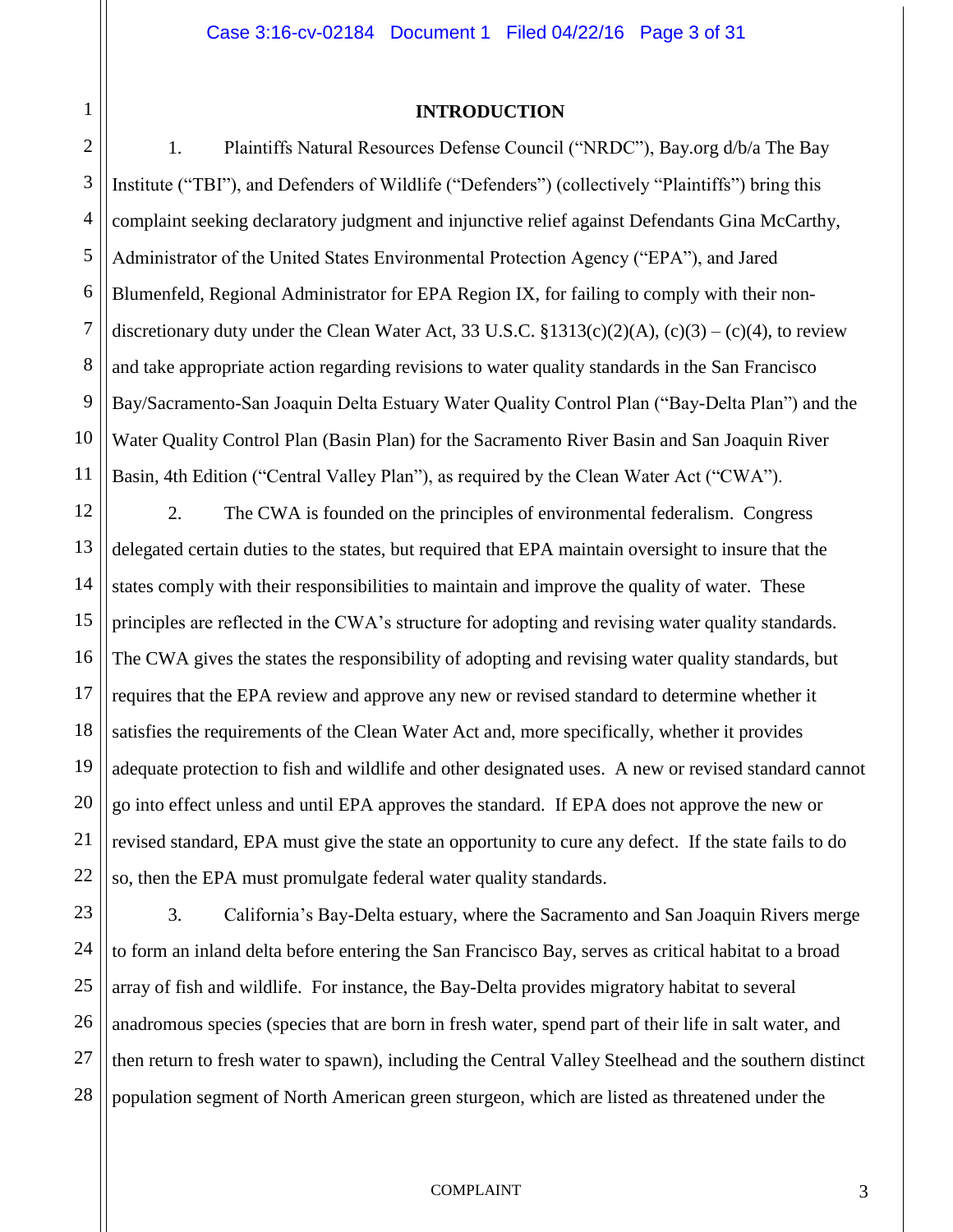1 2 3 4 5 6 7 8 9 10 Federal Endangered Species Act of 1973 ("ESA"), 16 U.S.C. §1533; the Sacramento River winterrun Chinook salmon ("winter-run Chinook"), which is listed as endangered under the ESA and California Endangered Species Act ("CESA"), Cal. Fish & Game Code, §§2050, *et seq.*; the Sacramento River spring-run Chinook salmon ("spring-run Chinook"), which is listed as threatened under the ESA and CESA; and the commercially valuable Central Valley fall-run Chinook salmon ("fall-run Chinook"), which the National Marine Fisheries Service ("NMFS") has designated as a "species of concern." The Bay-Delta also provides critical habitat for resident species such as the Delta smelt, which is listed as threatened under the ESA, and as endangered under CESA, and the longfin smelt, which is listed as threatened under the CESA. Other commercially valuable species also depend on water quality in the Bay Delta, including the starry flounder and white sturgeon.

11 12 13 14 15 16 17 18 19 20 21 22 23 24 25 26 4. California's State Water Resources Control Board ("SWRCB") adopted the Bay-Delta Plan's water quality standards for the purpose of protecting these and other species of fish and wildlife, and to provide for other beneficial uses of water. The Bay-Delta Plan's water quality standards are intended to reflect scientific research about the habitat needs of these species as they migrate to, from, and through the Bay-Delta region, or spawn and rear in it. For instance, several water quality objectives<sup>1</sup> in the Bay-Delta Plan establish minimum flow requirements to insure that there is sufficient fresh water moving into, through, and out of the Delta at specific times of year. These flows impact habitat because they influence temperatures, water depths, salinity, turbidity (cloudiness of the water), and other factors associated with the health and habitat needs of fish species as they migrate to and through the Delta. Other Bay-Delta Plan water quality objectives limit the amount of water that the Federal Bureau of Reclamation ("Reclamation") and California Department of Water Resources ("DWR") can export out of the Delta through the Central Valley Project's ("CVP") and State Water Project's ("SWP") massive pumping facilities. These facilities divert such a large amount of water that they often make certain rivers and channels in the Delta flow backwards. Pumping through the CVP and SWP facilities diminishes the quantity and quality of water available to fish species that rely on the Delta, and also harms or kills fish by pulling them off

27 28 <sup>1</sup> Water quality standards include designated uses and specific "water quality criteria," sufficient to protect those designated uses. 33 U.S.C. §1313(c)(2)(A). In the Bay-Delta Plan and Central Valley Plan, water quality criteria are referred to as "water quality objectives."

 $\overline{a}$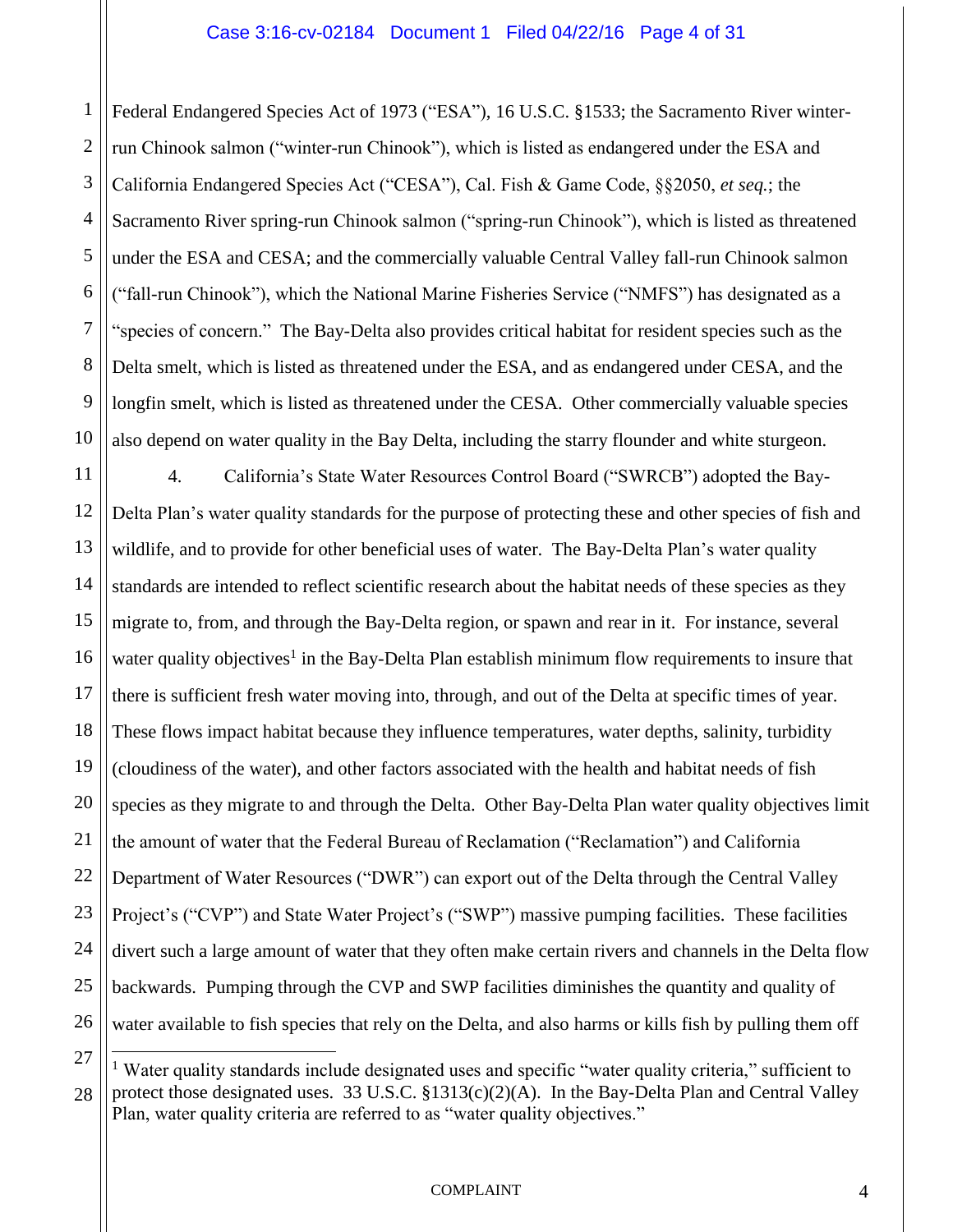1 2 3 4 5 6 7 their migratory paths and into the pumps' supporting infrastructure. Additional Bay-Delta Plan water quality objectives, such as minimum dissolved oxygen levels, maximum salinity levels, and parameters for the operation of Delta Cross-Channel ("DCC") Gates, provide protection for the habitat of various fish species. In addition to the Bay-Delta Plan, the Central Valley Regional Water Quality Control Board ("Regional Board") adopted the Central Valley Plan, which includes minimum dissolved oxygen levels that affect the ability of anadromous fish to migrate successfully through the San Joaquin River on their way to and from the Delta.

8 9 10 11 12 13 14 15 16 17 18 19 5. Although SWRCB and the Regional Board adopted the water quality standards in the Bay-Delta Plan and Central Valley Plan and are responsible for enforcing them, they do not operate the vast systems of dams, reservoirs, canals, and pumps in the CVP and SWP that control how water moves into, through, and out of the Delta. Reclamation and DWR, respectively, control most of that infrastructure and agreed to implement the water quality standards as a condition of the licenses and permits that SWRCB issues to operate the CVP and SWP. In 1999, SWRCB adopted Water Rights Decision 1641 ("D-1641"), which establishes terms and conditions for Reclamation's and DWR's licenses and permits. D-1641 allocates responsibility among water rights holders for meeting the water quality standards in the Bay-Delta Plan. Another decision adopted in 1973, Water Rights Decision 1422 ("D-1422"), establishes terms and conditions for the licenses and permits that the SWRCB issued to operate the CVP, along with D-1641, regarding implementation of dissolved oxygen levels in the Central Valley Plan.

20 21 22 23 24 25 26 27 28 6. Beginning on January 31, 2014, in response to requests from Reclamation and DWR, SWRCB revised the Bay-Delta Plan water quality standards by amending D-1641. Even though the Bay-Delta Plan accounts for drought scenarios and significantly weakens key water quality objectives in drought years, SWRCB allowed Reclamation and DWR to further reduce river flows below the minimum levels allowable, to increase the proportion of water that can be exported out of the Delta above the maximum levels allowable, to move salinity compliance locations to allow higher salinity water to enter the Delta, and to weaken restrictions on when the DCC gates may be opened. Reclamation and DWR operated under revised standards until December 1, 2014. EPA did not review, nor approve, any of these revisions to the Bay-Delta Plan water quality standards.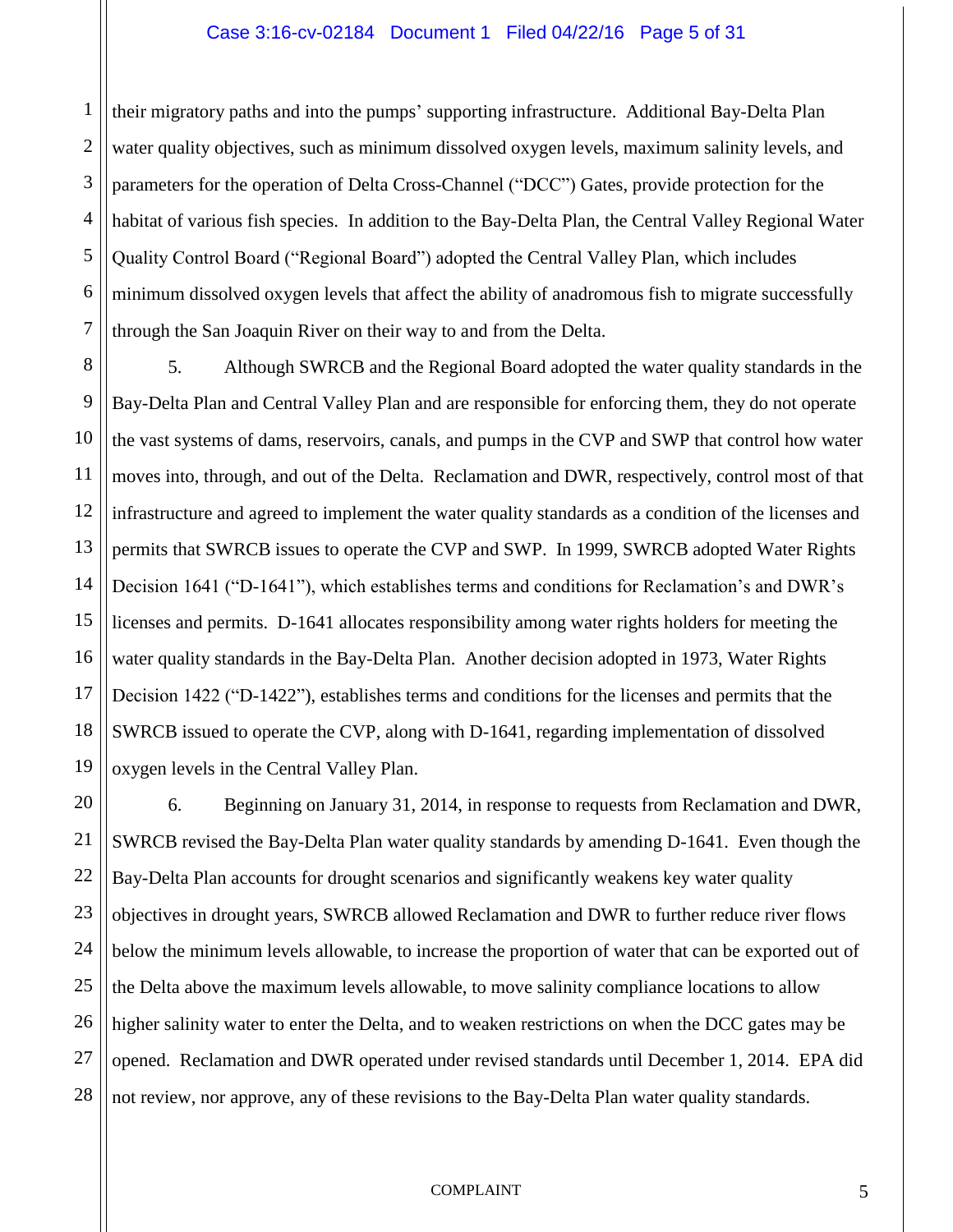## Case 3:16-cv-02184 Document 1 Filed 04/22/16 Page 6 of 31

4 6 7. On February 3, 2015, again in response to requests from Reclamation and DWR, SWRCB made new revisions that weakened the flow, export, salinity, and DCC gates standards in the Bay-Delta Plan. Additionally, on August 4, 2015, SWRCB revised the Central Valley Plan water quality standard requiring a minimum level of dissolved oxygen in the lower section of the Stanislaus River. As in 2014, Reclamation and DWR operated under revised standards until December 1, 2015. SWRCB's orders modifying the water quality standards in the Bay-Delta and Central Valley Plans, via changes to D-1641 and D-1422, satisfy each of the elements in the EPA Handbook definition of revised water quality standards requiring EPA review. Yet EPA did not review, nor approve, any of these revisions to the Bay-Delta Plan water quality standards.

8. Poor water quality in and around the Bay-Delta has contributed to severe adverse impacts on fish species. Anadromous species, including the Central Valley Steelhead and winter-run Chinook, are teetering on the brink of extinction. And, trawl survey indices used to measure the health and abundance of resident and Delta-dependent species show that the populations of Delta smelt, longfin smelt, and other species declined to record-low or near-record-low levels in both 2014 and 2015.

9. In spite of the disastrous impacts to fish species in 2014 and 2015, SWRCB has again approved revisions to the Bay-Delta water quality standards in 2016. In response to a petition filed by Reclamation, SWRCB revised the flow requirements in the lower San Joaquin River at Vernalis that are intended to protect rearing and migrating fish and wildlife beneficial uses, and to provide outmigration flow for salmonids. SWRCB approved these revisions on April 19, 2016, and made the revisions immediately effective. As in 2014 and 2015, EPA failed to review or approve these revisions prior to their implementation.

10. Section 303(c) of the CWA requires that, whenever a state revises a water quality standard, EPA must review and either approve or disapprove the revision. 33 U.S.C. §1313(c)(2)(A), (c)(3). No revision may go into effect until EPA provides approval, or promulgates a more stringent water quality standard. 40 C.F.R. §131.21(e). EPA, however, did not review or approve SWRCB's revisions to the Bay-Delta or Central Valley Plan standards in either 2014 or

1

2

3

5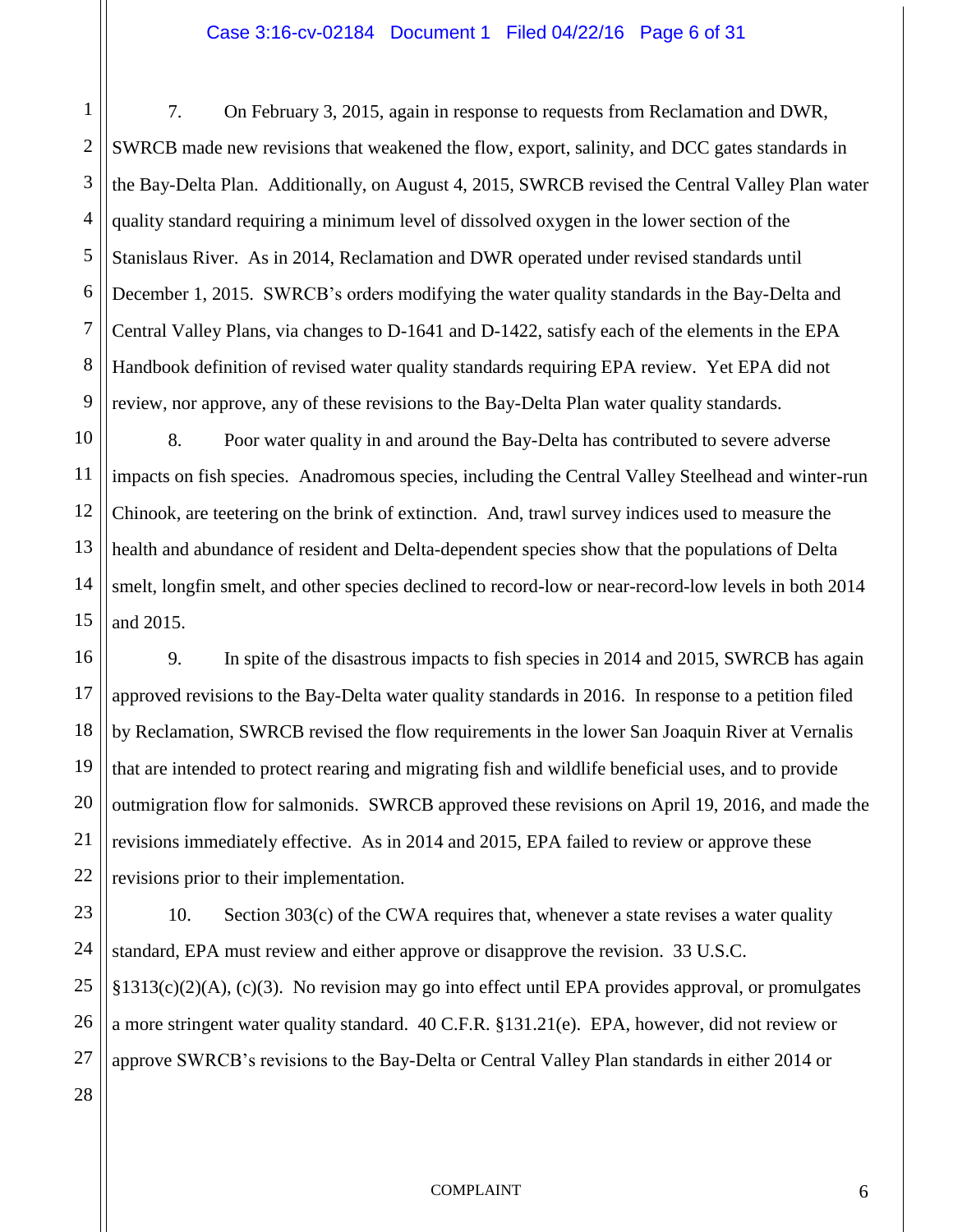1 2 2015. Nor has EPA reviewed or approved SWRCB's revisions to water quality standards in 2016, despite those revisions already going into effect.

3 4 5 6 7 8 9 11. Section 505 of the CWA provides that "any citizen" may bring suit against the EPA Administrator for failing "to perform any act or duty" required by the CWA. 33 U.S.C. §1365(a)(2). By this action, Plaintiffs challenge the failure of the EPA Administrator and Regional Administrator for EPA Region IX to carry out their mandatory federal oversight duties under Section 303 of the CWA. 33 U.S.C.  $$1313(c)(2)(A), (c)(3) - (c)(4)$ . Plaintiffs ask, *inter alia*, that the Court require that EPA review and take appropriate action before revisions to the Bay-Delta or Central Valley Plan water quality standards may go into effect.

# **JURISDICTION AND VENUE**

11 12 13 12. This Court has jurisdiction over this action pursuant to 33 U.S.C. §1365(a) (CWA citizen-suit provision); 28 U.S.C. §1331 (action arising under the laws of the United States); 28 - U.S.C. §2201 (declaratory relief); and 28 U.S.C. §2202 (injunctive relief).

14 15 16 13. In compliance with 33 U.S.C. §1365(b)(2) and 40 C.F.R. §135.2(c), Plaintiffs sent a 60-day Notice of Intent to Sue to the Defendants on October 29, 2015. A copy of Plaintiffs' notice is attached hereto as Exhibit 1.

14. SWRCB has repeatedly revised the Bay-Delta Plan and Central Valley Plan water quality standards without EPA review or approval since January 2014. Most recently, on April 19, 2016, SWRCB revised water quality standards in the Bay-Delta Plan, and is currently implementing those revised standards, without EPA review or approval. An actual controversy therefore exists between the parties within the meaning of the Declaratory Judgment Act, 28 U.S.C. §2201(a).

22 23 24 25 15. Venue is properly vested in this Court pursuant to 28 U.S.C. §1391(e) (addressing "[a]ctions where defendant is officer or employee of the United States") because EPA's Region IX headquarters is in San Francisco and a substantial part of the events and omissions giving rise to the claim occurred in this district.

26

10

17

18

19

20

21

# **PARTIES**

27 28 16. Plaintiff NATURAL RESOURCES DEFENSE COUNCIL ("NRDC") is a non-profit environmental organization with more than 294,000 members nationwide, including more than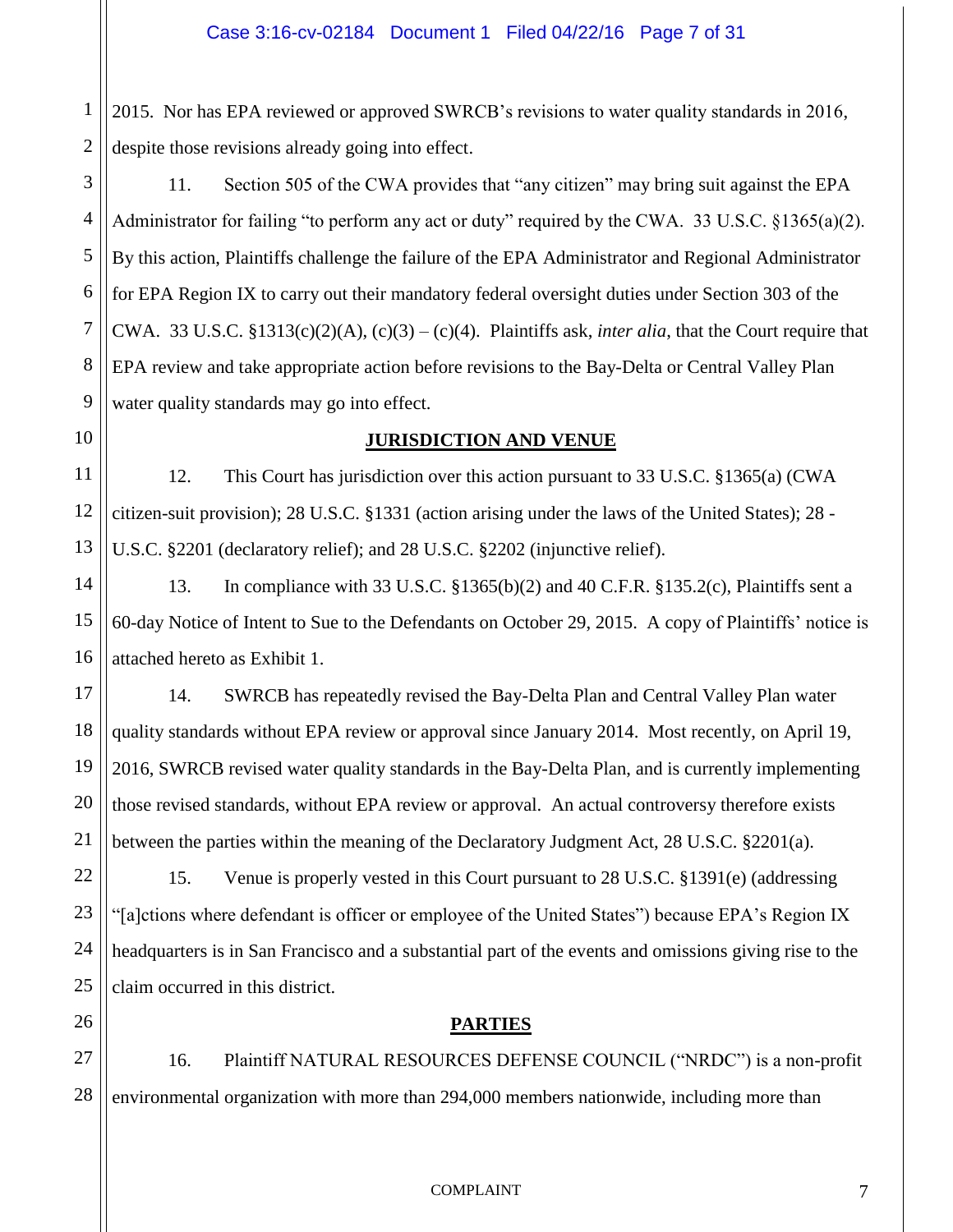1 2 3 4 5 6 7 8 9 10 11 12 13 14 15 16 17 18 19 20 21 22 23 54,000 members in California. NRDC's purpose is to safeguard the Earth: its people, its plants and animals and the natural systems on which all life depends. The organization works to restore the integrity of the elements that sustain life — air, land and water — and to defend endangered natural places. NRDC seeks to establish sustainability and good stewardship of the Earth as central ethical imperatives of human society and strives to protect nature in ways that advance the long-term welfare of present and future generations. For more than three decades, NRDC has advocated extensively for the protection of the nation's waterways and wildlife, including smelt, salmonid, and other species that rely on the San Francisco Bay Delta for habitat. NRDC has brought and intervened in lawsuits designed to ensure that the operations of the CVP and SWP affecting the Bay Delta do not jeopardize the continued existence of threatened and endangered fish species or adversely modify those species' critical habitat. NRDC has also long worked to protect the San Francisco Bay-Delta estuary and the fish for which it provides habitat in non-litigation settings. For example, NRDC was involved in the development of, and actively supported the enactment of, the Central Valley Project Improvement Act ("CVPIA") (Pub. L. No. 102-575, 106 Stat. 4714 (1992)), California's Delta Reform Act (Cal. Water Code §85000 *et seq.*), and participated deeply in the negotiation of the record of decision for the CALFED Bay-Delta Program, a joint federal-state process the mission of which is to develop and implement a long-term comprehensive plan that will restore ecological health and improve water management for beneficial uses of the Bay-Delta estuary*.* In 2007, a joint petition filed by NRDC, the Center for Biological Diversity, and TBI prompted the California Fish and Game Commission ("Commission") to list the longfin smelt as a threatened species. NRDC has submitted protests and petitions for reconsideration of SWRCB's revisions to the water quality standards in the Bay-Delta Plan and Central Valley Plan, and has made presentations at SWRCB hearings on proposed revisions.

24 25 26 27 28 17. Plaintiff BAY.ORG d/b/a THE BAY INSTITUTE ("TBI") is a nonprofit conservation organization incorporated under the laws of California and dedicated to the preservation, protection, and restoration of the San Francisco Bay, its estuary, the accompanying watershed (including the Delta), and this region's fish and wildlife resources, from the Sierra Nevada Mountain Range to the Pacific Ocean. TBI's headquarters are located in San Francisco, California. TBI and its more than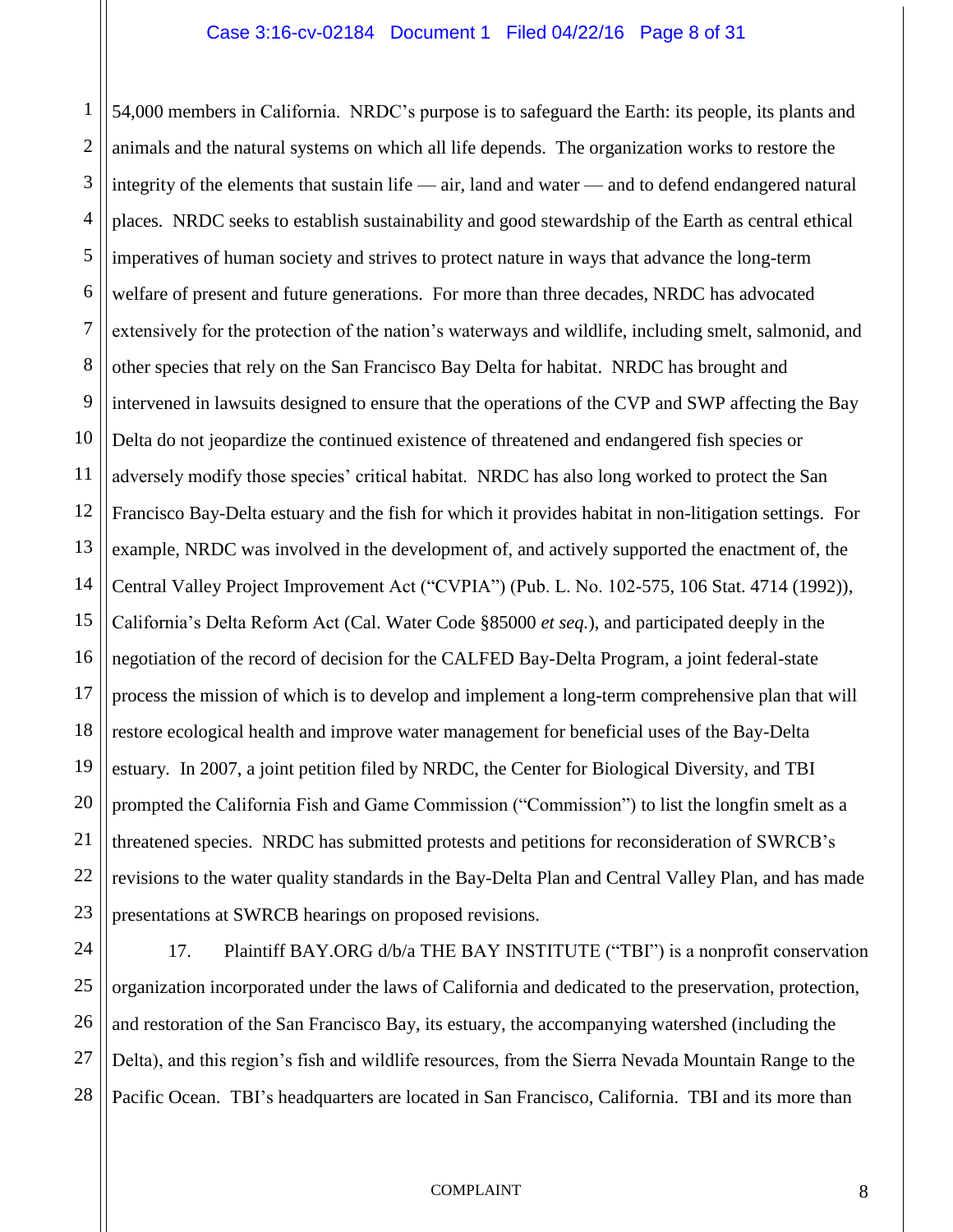1 2 3 4 5 6 7 8 9 10 11 12 13 14 15 16 17 18 19 20 21 22 23 24 25 26 27 28 1,600 members have a direct interest in the survival and perpetuation of fish species and other aquatic resources that depend upon Central Valley Rivers, the Sacramento-San Joaquin Delta, the San Francisco Bay, and its estuary. Most of TBI's members live in the San Francisco Bay's watershed, and many rely on this region for their livelihood in the commercial and sportfishing and boating industries. In addition, many TBI members regularly visit and use the San Francisco Bay, its estuary, and the Central Valley rivers that flow into the San Francisco Bay and its estuary for recreational experiences and aesthetic enjoyment. TBI regularly participates in administrative and judicial proceedings on behalf of its members to protect, enhance, and restore declining populations of native California fishes, including species that depend on the Delta. Since its founding in 1981, TBI has pioneered a research, advocacy, and education approach to the San Francisco Bay Estuary's issues that considers not just the Bay, but the entire ecosystem related to the San Francisco Bay's estuary as a single, interdependent watershed. TBI's efforts therefore encompass a region extending from the headwaters of the Sacramento and San Joaquin River systems to the Golden Gate Bridge. In 1992, TBI and other environmental organizations sued the U.S. Fish & Wildlife Service over its failure to list the Delta smelt under the ESA. Since the species' listing, TBI has carefully monitored the federal government's efforts to protect this species. TBI was also the primary technical author of the petition filed with the California Fish and Game Commission that led to the listing of the longfin smelt as a threatened species under the state ESA. TBI was one of three environmental organizations that negotiated the historic 1994 Bay-Delta Accord, which forged a consensus among the state and federal governments, and environmental, agricultural, and urban interests to achieve improvements in the water quality of the Bay-Delta. TBI has worked collaboratively with government agencies, independent academic experts, water users, and land owners to design and implement large-scale ecological restoration programs through the CALFED Bay-Delta Program, the CVPIA, and other initiatives. TBI has submitted protests and petitions for reconsideration of SWRCB's revisions to the water quality standards in the Bay-Delta Plan and Central Valley Plan. Over the past decade, TBI has also submitted extensive written comments and technical exhibits to, and testified at public workshops before, the SWRCB regarding the need to implement Bay-Delta water quality standards and to update and improve those standards.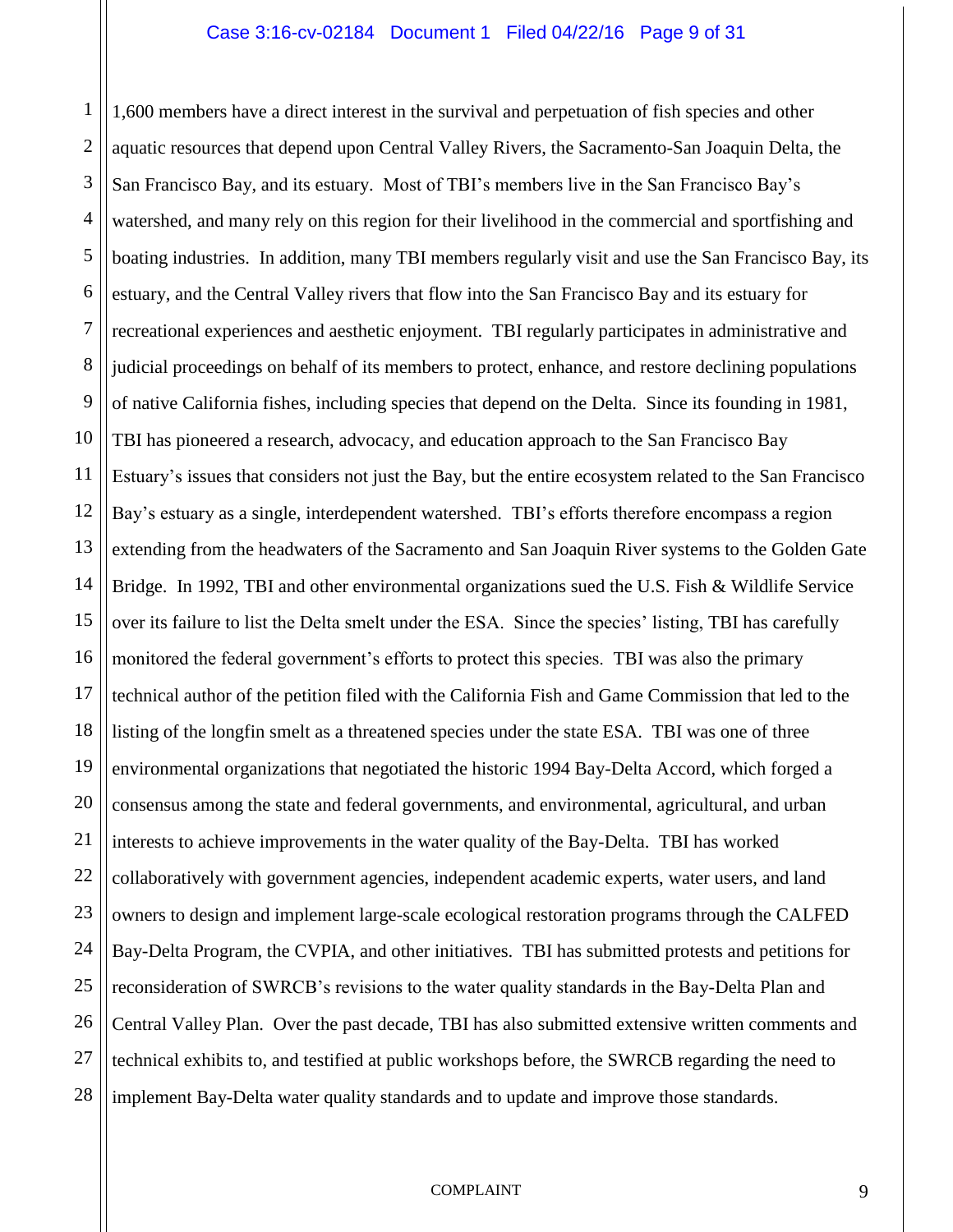1 2 3 4 5 6 7 8 9 10 11 12 13 14 18. Plaintiff DEFENDERS OF WILDLIFE ("Defenders") is a non-profit corporation with approximately 390,000 members across the nation, more than 52,000 of whom live in California. Defenders is dedicated to preserving wildlife and emphasizing appreciation and protection for all species in their ecological role within the natural environment. Through education, advocacy, litigation and other efforts, Defenders works to preserve species and the habitats upon which they depend. Defenders has been closely involved in policy and litigation matters associated with water quality and species habitat in the Bay-Delta region since 2000. As a member of the Central Valley Joint Venture since 2000, Defenders has worked to protect wetland and riparian habitats and species through the promotion of conservation projects, funding and policy. Defenders also worked on restoration of fish habitat and water quality monitoring in the Calavaras River in the City of Stockton between 2008 and 2014, including establishing the Stockton-based Friend of the Lower Calaveras River. Defenders has submitted protests and petitions for reconsideration of SWRCB's revisions to the water quality standards in the Bay-Delta Plan and Central Valley Plan. Defenders has appeared before, and made presentations to, the SWRCB regarding revisions to these water quality standards.

15 16 17 18 19 19. Plaintiffs and their respective members have been and will continue to be actively involved in efforts to protect and restore the Delta and surrounding areas, and the species that rely upon the Delta and the rivers that flow into it for habitat. Among other advocacy activities, Plaintiffs and their members have written to numerous federal, state, and local agencies and officials to urge increased protection of the species that rely upon the Delta and that rivers that flow into it for habitat.

20 21 22 23 24 25 26 27 28 20. Plaintiffs and their respective members live and/or work in communities near the Delta and the rivers that flow into it. In addition to advocating for protections for salmonids, smelt, and other species, members of the plaintiff organizations, all environmental or conservation organizations, are active participants in the life of the Delta and the rivers that flow into it. Individual members of each organization frequently visit these areas to use and appreciate the unique ecosystems. Plaintiffs' use of these areas for educational, scientific, and recreational activities, such as hiking, boating, bird watching, swimming, fishing, and research, would be detrimentally affected by the decline of these ecosystems. Plaintiffs and their members regularly derive scientific, educational, and conservation benefit and enjoyment from the Delta and the rivers that flow into it,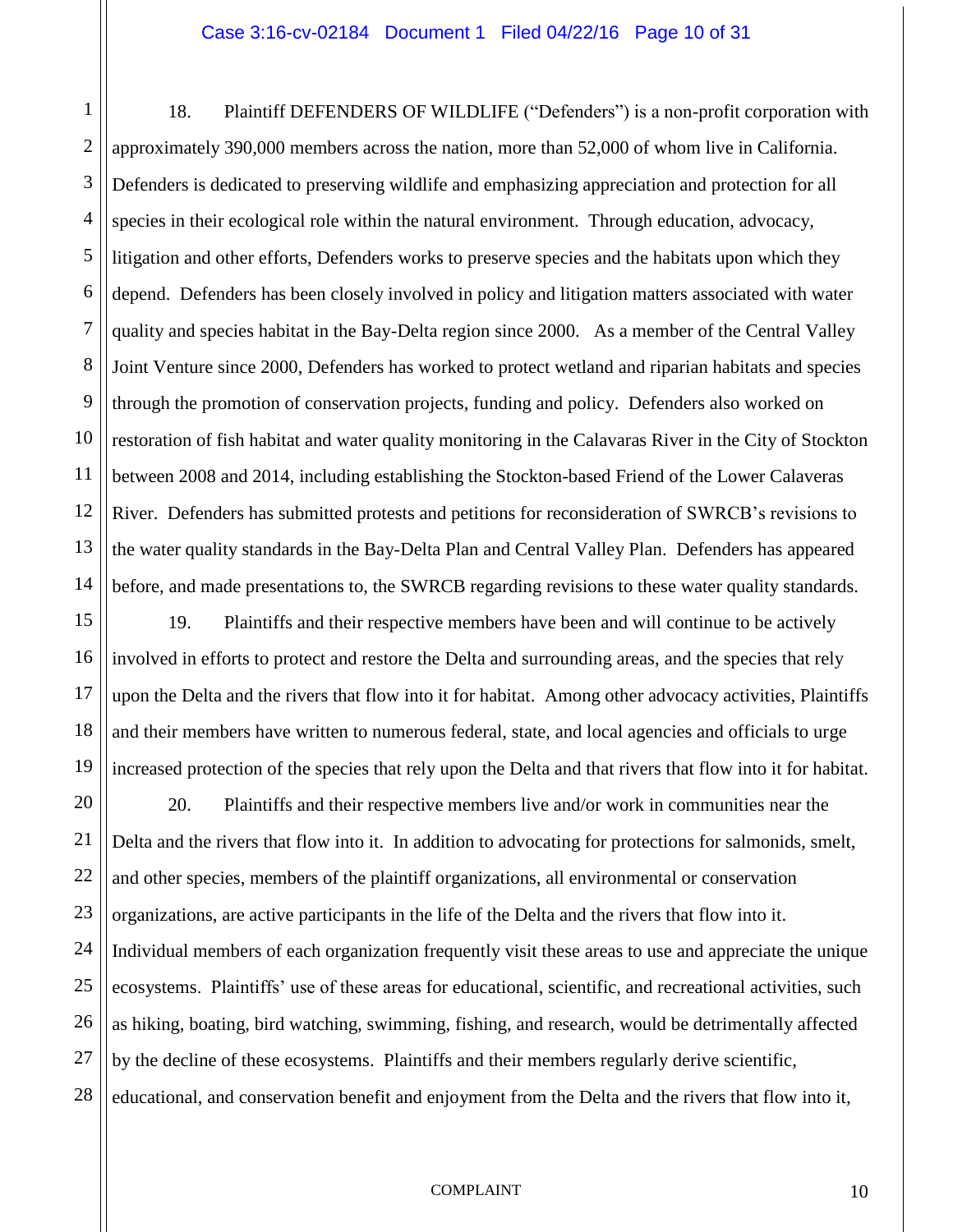## Case 3:16-cv-02184 Document 1 Filed 04/22/16 Page 11 of 31

2 3 4 and will continue to do so by regularly engaging in scientific, education, and conservation activities involving these areas. These benefits would increase if the health of the ecosystems in these areas were to improve, and if the endangered and threatened species that rely on the Delta and the rivers that flow into it were to recover from their precarious status of being threatened with extinction.

1

5 6 7 8 9 10 11 12 13 21. Fish populations that rely on the Delta and the rivers that flow into it will continue to decline, and several species may soon become extinct, unless the utmost care is taken in protecting the species' limited critical habitat in these areas. For instance, the health of the Delta smelt population is one indicator of the overall health of the Delta. Therefore, while the extirpation of the Delta smelt from any portion of the Delta would constitute an irreparable environmental loss in and of itself, it would also indicate more generally that the health and diversity of the fish's Delta habitat had been severely degraded. These events, and the threat of these events, would deprive Plaintiffs and their members of the recreational, spiritual, professional, aesthetic, educational, and other benefits they presently derive from the Delta-related ecosystems.

14 15 16 17 18 19 20 21 22 23 24 22. The above-described aesthetic, conservation, recreational, scientific, educational, wildlife and fisheries preservation, and other interests of Plaintiffs and their respective members, have been, are being, and, unless the relief prayed for herein is granted, will continue to be adversely affected and irreparably injured by Defendants' failure to carry out their mandatory federal oversight role to insure that SWRCB's revisions to the Bay-Delta Plan's and Central Valley Plan's water quality standards comply with the standards of the CWA and do not cause or contribute to the decline of fish species that depend on Delta-related ecosystems for habitat. These injuries are actual and concrete and would be redressed by the relief sought herein. If Defendants' carry out their federal oversight role, it would help insure that revisions to water quality standards comply with the Clean Water Act and meet minimum requirements for the protection of fish species and the Bay-Delta ecosystem. Plaintiffs have no adequate remedy at law.

25 26 27 28 23. Plaintiffs have also suffered, and are suffering, procedural injury resulting from Defendants' failure to review and take appropriate action in response to the numerous revisions that SWRCB has made to the water quality standards in the Bay-Delta and Central Valley Plans. Specifically, Plaintiffs' procedural right—that Defendants act in accordance with the law and carry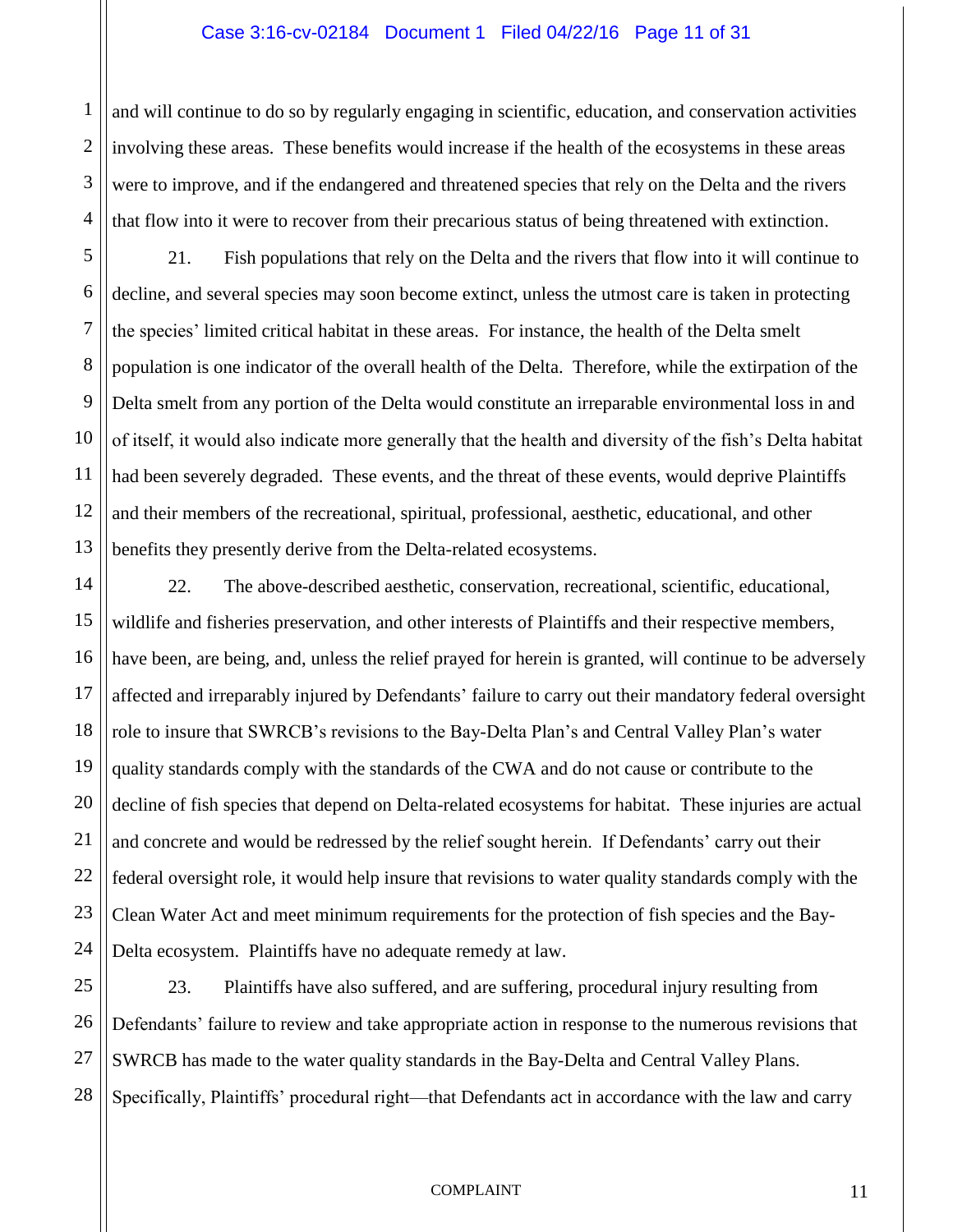# Case 3:16-cv-02184 Document 1 Filed 04/22/16 Page 12 of 31

3 out their mandatory federal oversight duties—is being infringed upon. Plaintiffs are therefore deprived of a critical procedural benefit that would aid them in safeguarding the Bay-Delta ecosystem and the many species of fish and other wildlife that depend upon it.

24. The Defendants in this action are:

a. GINA MCCARTHY: Ms. McCarthy is sued in her official capacity as EPA Administrator. She is responsible for the agency's implementation of the CWA. Administrator McCarthy has the authority and ability to remedy the harm inflicted by EPA's actions.

8 9 10 11 12 b. JARED BLUMENFELD: Mr. Blumenfeld is sued in his official capacity as Regional Administrator for EPA Region IX, which includes California. Mr. Blumenfeld is responsible for EPA's implementation of the CWA within Region IX including the Delta region. The Regional Administrator has the authority and ability to remedy the harm inflicted by EPA's actions.

## **FACTUAL BACKGROUND**

# **Estuarine and Anadromous Fish Species Reliant on Bay-Delta Water Quality**

1

2

4

5

6

7

13

14

15

16

17

18

19

20

21

22

23

24

# 25. Numerous fish species that live, spawn, rear, or migrate in the Bay-Delta depend on the adequacy of the Bay-Delta Plan and Central Valley Plan water quality standards. Several of these species are listed as endangered or threatened under the ESA or CESA, including: Central Valley spring-run Chinook salmon (*Oncorhynchus tshawytscha*) (listed as threatened under the ESA and CESA); Central Valley steelhead (*Oncorhynchus mykiss*) (listed as threatened under the ESA); Delta smelt (*Hypomesus transpacificus*) (listed as threatened under the ESA and endangered under the CESA); longfin smelt (*Spirinchus thaleichthys*) (listed as threatened under the CESA); Sacramento River winter-run Chinook salmon (*Oncorhynchus tshawytscha*) (listed as endangered under the ESA and CESA); and the southern Distinct Population Segment of North American green sturgeon (*Acipenser medirostris*) (listed as threatened under the ESA).

25 26 27 28 26. Bay-Delta water quality is critical to anadromous fish species that migrate through the Delta. For instance, in the San Joaquin River and its tributaries, Central Valley steelhead and fallrun Chinook depend on adequate spring flows to trigger and sustain their migration out of the rivers and into the Delta. If there are insufficient flows, salmon survival is generally substantially lower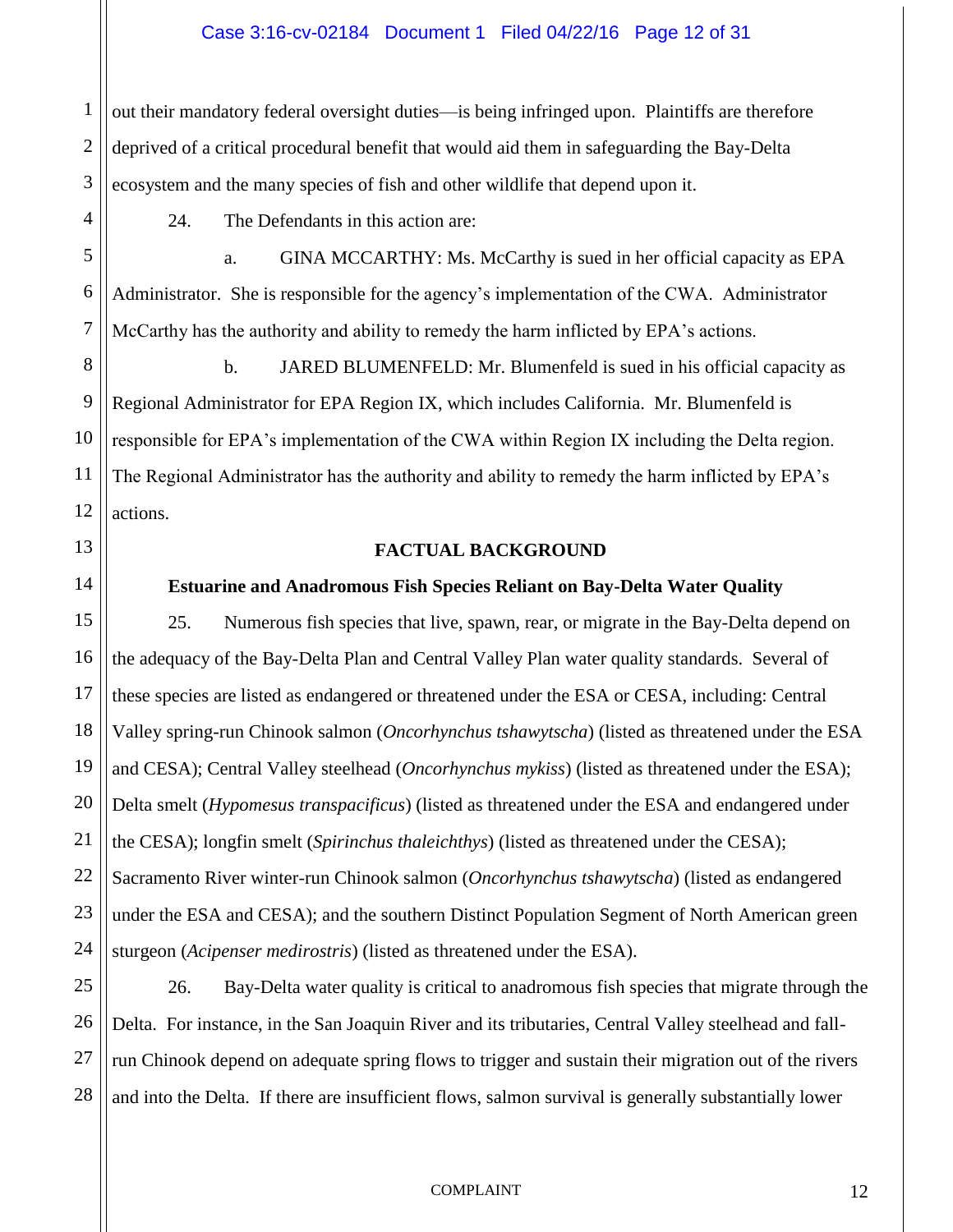during their downstream migration. Central Valley steelhead and fall-run Chinook are also susceptible to entrainment at the CVP and SWP pumps if exports are too high during their migratory period.

1

2

3

4 5 6 7 8 9 10 11 12 13 14 15 16 27. In the Sacramento River, the Bay-Delta water quality standards impact winter-run Chinook during their emigration from their spawning grounds in the upper Sacramento River and during their migration back. Winter-run Chinook spawn and rear in the upper reaches of the Sacramento River just below Shasta Dam. From fall through mid-winter, they emigrate downstream through the Bay-Delta region. When they enter the Delta, they are vulnerable to predation by other fish species and entrainment at the CVP and SWP pumps. The principal factors affecting winter-run survival through the Delta are water exports through the CVP and SWP pumps, whether the Delta Cross Channel ("DCC") gates are open or closed, salinity levels, and flow, turbidity, and temperatures in the Sacramento River. When winter-run Chinook reach the adult-stage of their lives, they return to the Bay-Delta region from November through June to begin their migration back up the Sacramento River. As they migrate, they depend on adequate flows to provide olfactory and other orientation cues to navigate back to their spawning grounds. Adult winter-run Chinook are also susceptible to entrainment in the CVP and SWP pumps.

17 18 19 28. Other anadromous species, including green sturgeon and other salmonids, migrate through the Delta and are adversely affected by reductions in flows, increases in exports, and changes in the operation of the DCC gates.

20 21 22 23 24 25 26 27 28 29. In recent years, several pelagic fish species (open water fish) that live in the freshwater portion of the Delta have suffered severe declines in abundance, reaching record-low or near-record-low levels, including the Delta smelt, longfin smelt, juvenile striped bass, American shad, and threadfin shad. This recent decline, known as pelagic organism decline, is due in part to poor water quality in the Bay-Delta region. The Delta smelt provides one example of the adverse effects that mismanagement of water quality has had on Delta fish species in recent years. The Delta smelt is endemic to the Bay-Delta estuary, meaning that the entire known population lives only in the Bay-Delta region. Delta smelt typically live for only one year, and are therefore particularly vulnerable to extinction as a result of harsh conditions. One year in which the population fails to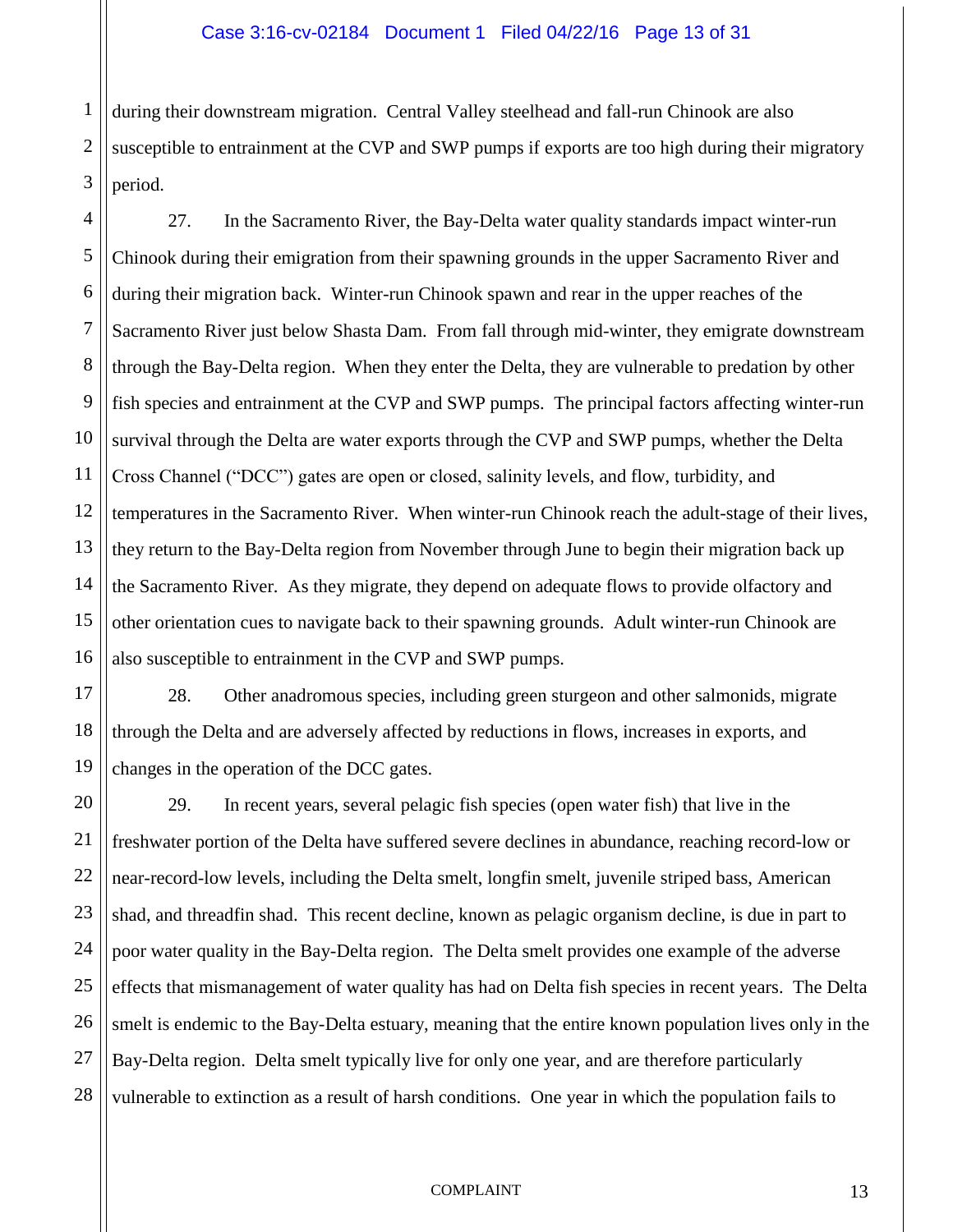## Case 3:16-cv-02184 Document 1 Filed 04/22/16 Page 14 of 31

1 2 3 4 5 6 7 8 9 10 11 12 13 spawn or in which a high proportion of adults or juveniles are killed could result in the extinction of the species. Similarly, increased abundance from a good year will not serve to mitigate damage to the population caused by a subsequent bad year. As a result, Delta smelt are vulnerable to any disturbance to their habitat. Delta smelt live for most of their year-long life span in the low-salinity zone at the saltwater-freshwater interface or "mixing zone," and then migrate upstream to spawn. However, the amount and the quality of suitable habitat has declined dramatically due to CVP and SWP operations. As freshwater is exported, the low-salinity zone shifts upstream from large-area, shallow habitats, such as Suisun Bay, to narrow, deep river channels, which are less productive and have less habitat area. This impact to the critical rearing habitat of the smelt is compounded by disastrous levels of direct mortality that occur at the CVP and SWP pumps. Both pre-spawning adult fish moving upstream to spawn and their larval and juvenile progeny moving downstream to lowsalinity rearing habitat are killed in large numbers when they are entrained in the fish screens in front of the pumps.

14 15 16 17 18 19 20 30. Like Delta smelt, longfin smelt are also extremely sensitive to changes in Bay-Delta water quality. Because they have a short lifespan, generally living only two years, the species is vulnerable to short-term changes in hydrology. Longfin smelt migrate into the low salinity zone to spawn during the late fall through spring, and generally prefer the low-salinity zone when they are younger and more vulnerable. The abundance of longfin smelt is closely correlated with the amount of freshwater outflow in the Delta, and is therefore susceptible to the same variations in flow, exports and salinity as the Delta smelt.

**The Bay-Delta Plan and D-1641**

31. On May 22, 1995, SWRCB approved the previous version of the Water Quality Control Plan for the San Francisco Bay/Sacramento-San Joaquin Delta Estuary ("1995 Bay-Delta Plan"). The 1995 Bay-Delta Plan, which established water quality standards for the Bay-Delta region, adopted the designated, or "beneficial," uses<sup>2</sup> to be protected from earlier Bay-Delta plans. These beneficial uses included, *inter alia*, Rare, Threatened, or Endangered Species; Wildlife habitat; Estuarine Habitat; Spawning, Reproduction, and/or Early Development; Migration of

28

 $\overline{a}$ 

21

22

23

24

25

26

27

<sup>&</sup>lt;sup>2</sup> "Beneficial uses" are analogous under state law to "designated uses" under the CWA.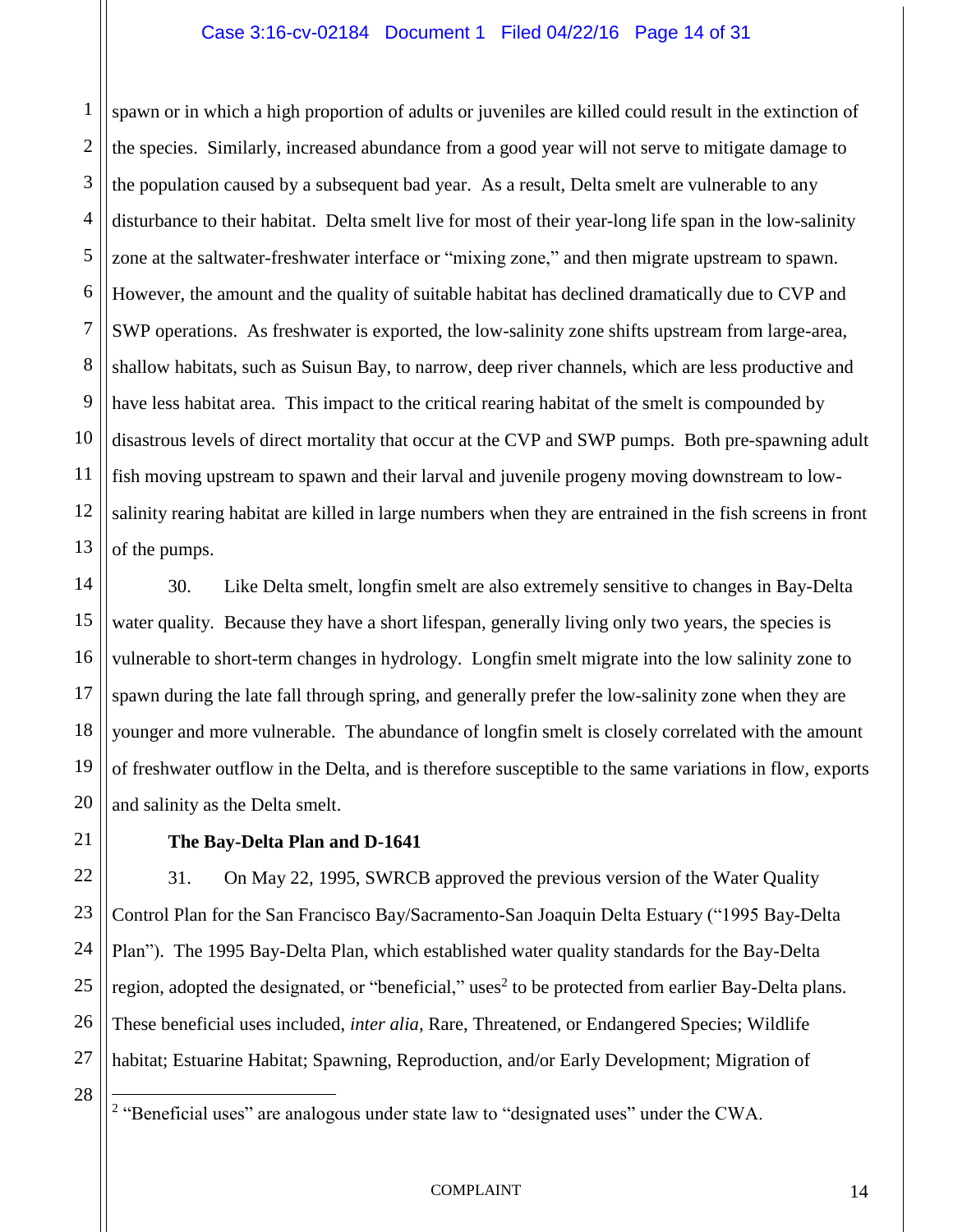# Case 3:16-cv-02184 Document 1 Filed 04/22/16 Page 15 of 31

1 2 3 4 5 6 Aquatic Organisms; Cold Freshwater Habitat; Warm Freshwater Habitat; Agricultural Supply; and Commercial and Sport Fishing. To provide adequate protection for these uses, the 1995 Bay-Delta Plan established water quality objectives covering flows, exports, salinity, dissolved oxygen, and the operation of DCC Gates. Many of these objectives varied by location and time of year. Importantly, many of these objectives also varied by the type of water year.<sup>3</sup> Thus, the Bay-Delta Plan anticipated and planned for drought scenarios by varying the applicable standards in drought years.

7 8 9 10 11 12 13 14 15 32. The 1995 Bay-Delta Plan stated that its water quality standards would be made effective "by assigning responsibilities to water rights holders because the factors to be controlled are primarily related to flows and diversions." SWRCB, *Water Quality Control Plan for the San Francisco Bay/Sacramento-San Joaquin Delta Estuary* at 4 (WR 95-1) (May 1995). Accordingly, in 1999, SWRCB adopted D-1641, which the SWRCB later revised in 2000. D-1641 contains terms and conditions for permits under which water rights holders operate to meet the flow- and operations-dependent objectives in the 1995 Bay-Delta Plan. DWR and Reclamation are the largest and most significant water rights holders that control the reservoirs, dams, canals, pumps, and other infrastructure used to control and move water through the Delta.

16 17 18 19 20 21 22 23 33. In 2006, SWRCB issued the current Bay-Delta Plan. As SWRCB explained in its adopting resolution, the Bay-Delta Plan did not make any "substantive amendments to the water quality standards" in the 1995 Bay-Delta Plan. SWRCB, Resolution 2006-0098 at 2 (Dec. 13, 2006). Thus, the water quality objectives in the 1995 Bay-Delta Plan did not change in the current Bay Delta Plan. The current Bay-Delta Plan states that SWRCB will continue to use D-1641 to implement the water quality objectives in the Bay-Delta Plan, and SWRCB has continuously done so. The water quality objectives for flows, export limits, salinity, dissolved oxygen, and DCC gate closures in D-1641 are identical to those in the Bay-Delta Plan.

- 24
- 25

 $\overline{a}$ 

<sup>26</sup> 27 28  $3$  A "water year" refers to a twelve-month period running from October 1 – September 31. The type of water year is determined based on the prior water year index and current measurements and forecasts of the unimpaired runoff. There are separate determinations for the Sacramento and San Joaquin Valleys. Water years are typically classified as wet, above normal, below normal, dry, and critically dry. Water year forecasts are updated regularly and often change during the course of the water year.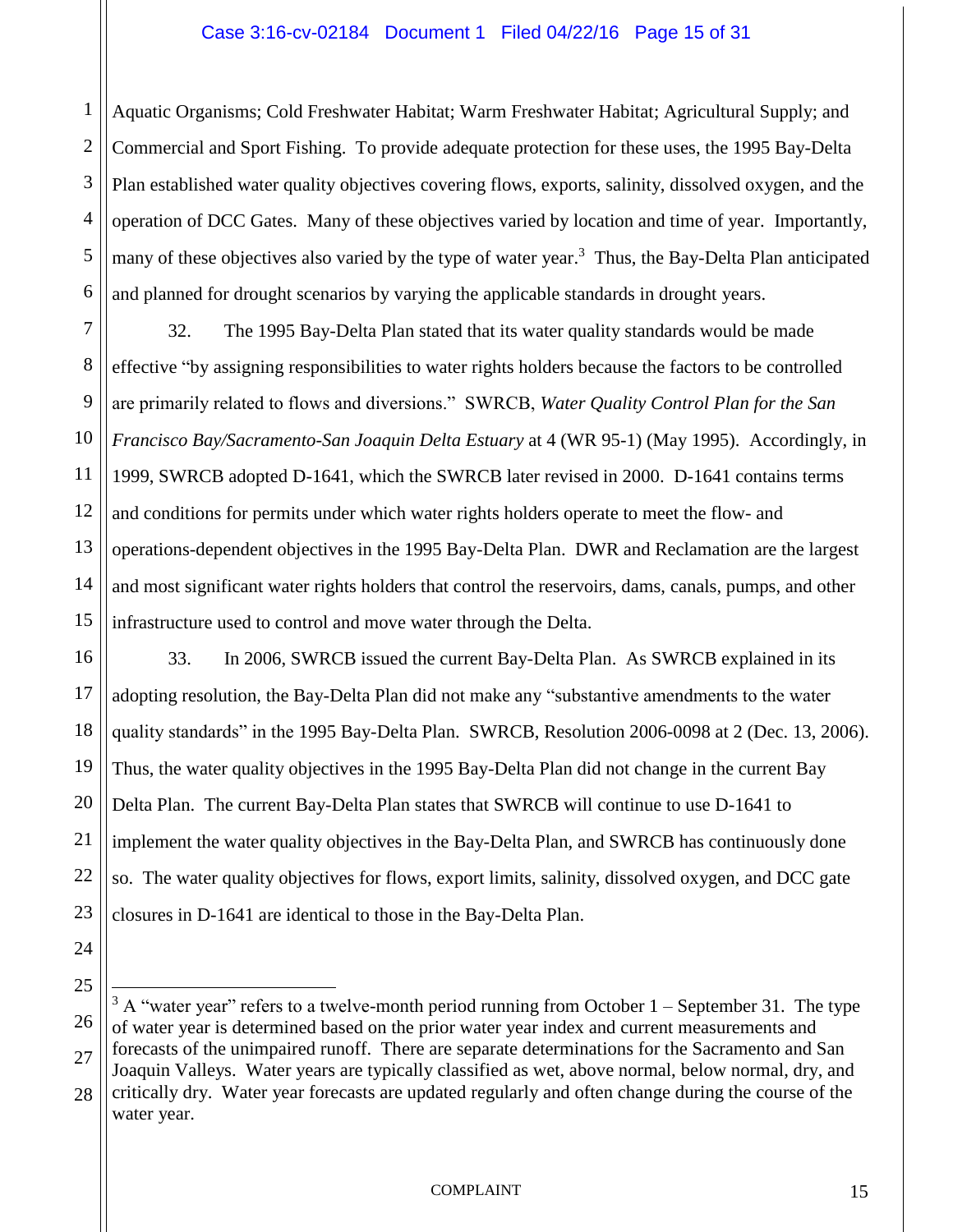1  $34.$  CWA section  $303(c)(1)$  requires that states publicly review water quality standards at least every three years. 33 U.S.C.  $\S 1313(c)(1)$ . In 2008, SWRCB initiated a triennial review of the Bay-Delta Plan. The SWRCB has not completed this, or any other, triennial review of the Bay-Delta Plan.

# **Water Quality Criteria in the Bay-Delta Plan**

35. There are two types of flow objectives in the Bay-Delta Plan's water quality standards: Delta outflow and river flows. Delta outflow is determined by the Net Delta Outflow Index ("NDOI"), which is calculated by subtracting the amount of water exported from the Delta and the amount of water used in the Delta from the total flow of water into the Delta ("Delta inflow"). River flows are based on flow rates measured on the Sacramento River at Rio Vista, and on the San Joaquin River at Airport Way Bridge in Vernalis. The objectives for both NDOI and river flows vary depending on the type of water year. Generally, the flow objectives required to protect species become less protective in drier years as compared to the flow objectives in wetter years. Thus, even without the revisions at issue in this Complaint, the standards that would have applied in drought years like 2014 and 2015 were already less protective of species and required less water than the analogous standards in wetter years.

36. The NDOI serves a variety of important purposes for different species. For instance, the NDOI affects the location of salinity zones that provide habitat for Delta smelt. For a large portion of the Delta smelt's one-year lifespan, they generally prefer to be on the freshwater edge of the mixing zone of salt water and fresh water, where salinity on the bottom is approximately two parts per thousand (referred to as "X2"). Delta smelt suffer adverse impacts when flows are reduced, and the location of X2 moves upstream into the channelized, inhospitable interior Delta, away from far more favorable spawning and rearing habitat in Suisun Bay. Changes in NDOI can bring the Delta smelt into areas where they are more likely to be entrained by the CVP/SWP pumps, encounter predators, and suffer exposure to poor water quality and invasive species. The NDOI also affects the survival rate of juvenile anadromous species that are migrating through the Delta. For instance, a reduction in outflow facilitates predation mortality during migration because low flows increase the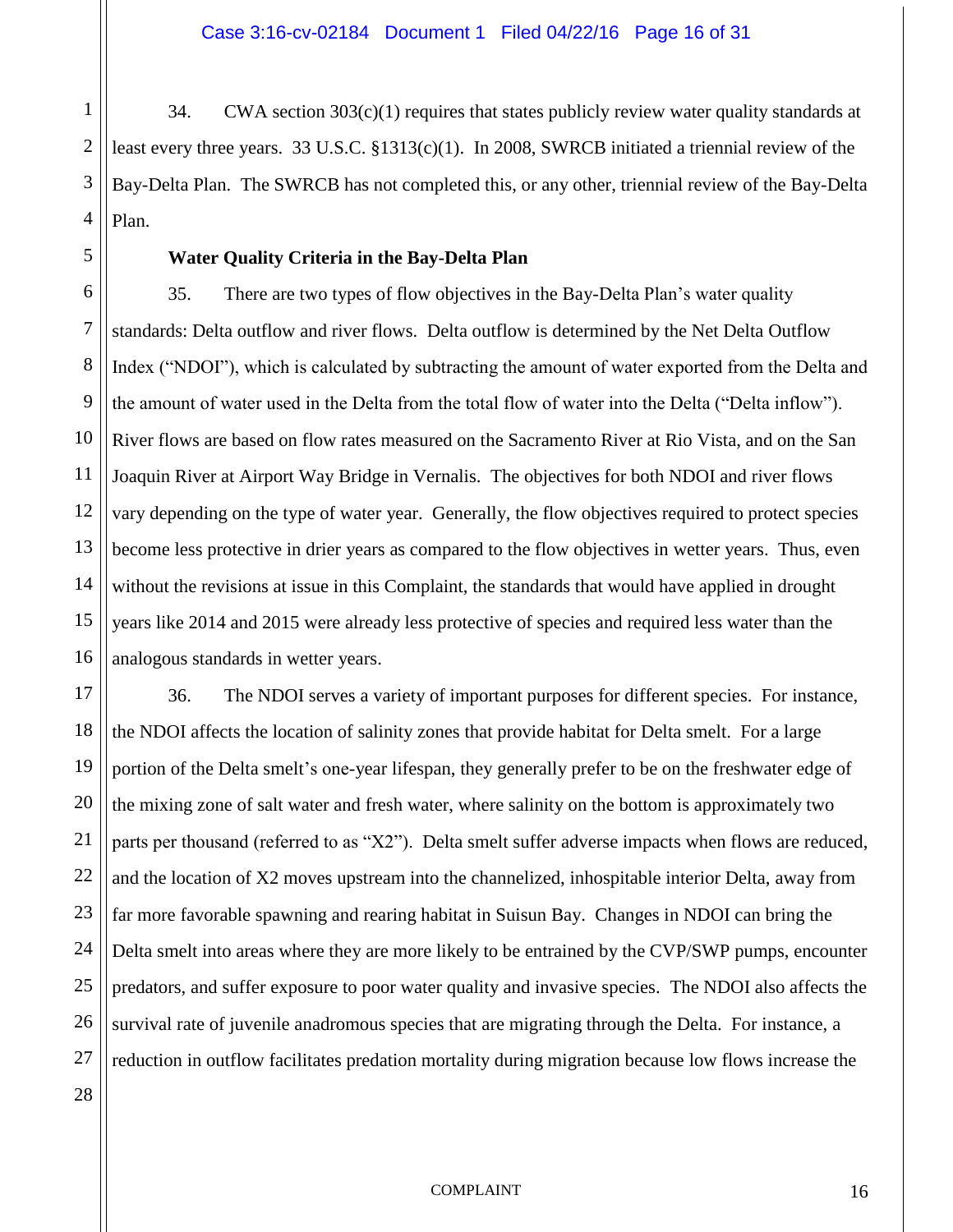1 2 time it takes for juveniles to leave the Delta, thus increasing the time that they are subject to predation there.

3 4 5 6 7 8 9 10 11 12 13 14 15 16 17 18 19 37. Sacramento River and San Joaquin River inflows to the Delta are related to NDOI. These river flows largely determine the amount of water flowing into the Delta, and therefore affect the habitat both upstream of the Delta, and in the Delta itself. The San Joaquin River's Vernalis flow objective includes both "base flow" and "pulse flow" objectives. A base flow is the standard flow required over an extended period of time, while a pulse flow is a short-term surge of water released from reservoirs which are designed to mimic the effects of natural high flow conditions. Pulse flows trigger species migration and other processes essential to a river ecosystem's health. The Vernalis spring pulse flow<sup>4</sup> stimulates and facilitates the outmigration of juvenile fish, including the fall-run Chinook, the Central Valley steelhead, and other species, and increases turbidity and other aspects of cover that allows these fish to avoid predation as they make their way to the ocean. NMFS has cited numerous studies showing that spring flows (both base and pulse flows) are the primary factor affecting the survival of salmonids as they migrate out of the San Joaquin River and its tributaries and through the Delta. NMFS Biological Opinion on the Long-Term CVP/SWP Operations 423-26 (June 4, 2009). In the fall, the Vernalis October pulse flow attracts the migration of anadromous fish species back into the San Joaquin River, including fall-run Chinook and Central Valley steelhead; similarly, the spring pulse flow is likely to play a key role in encouraging return of spring-run Chinook salmon to the San Joaquin Basin.

20 21 22 23 38. Water quality objectives establishing maximum rates of water exports are generally intended to protect habitat for estuarine and anadromous fish species, and to limit entrainment at the CVP/SWP pumping facilities in the south Delta. Generally, when export rates are higher, there is an increased risk that fish habitat will be negatively impacted and that individual fish will be entrained into inhospitable areas of the interior Delta or pulled into the pumps, potentially in large numbers. Export limits are defined as an "export rate," which is a percentage of inflow of water into the Delta.

 $\overline{a}$ 

<sup>28</sup>  $4$  Although the spring pulse flow typically occurs from April 15 to May 15, fishery agencies may adjust the flow based on real time monitoring of the location of salmonids in the San Joaquin River Basin and its tributaries.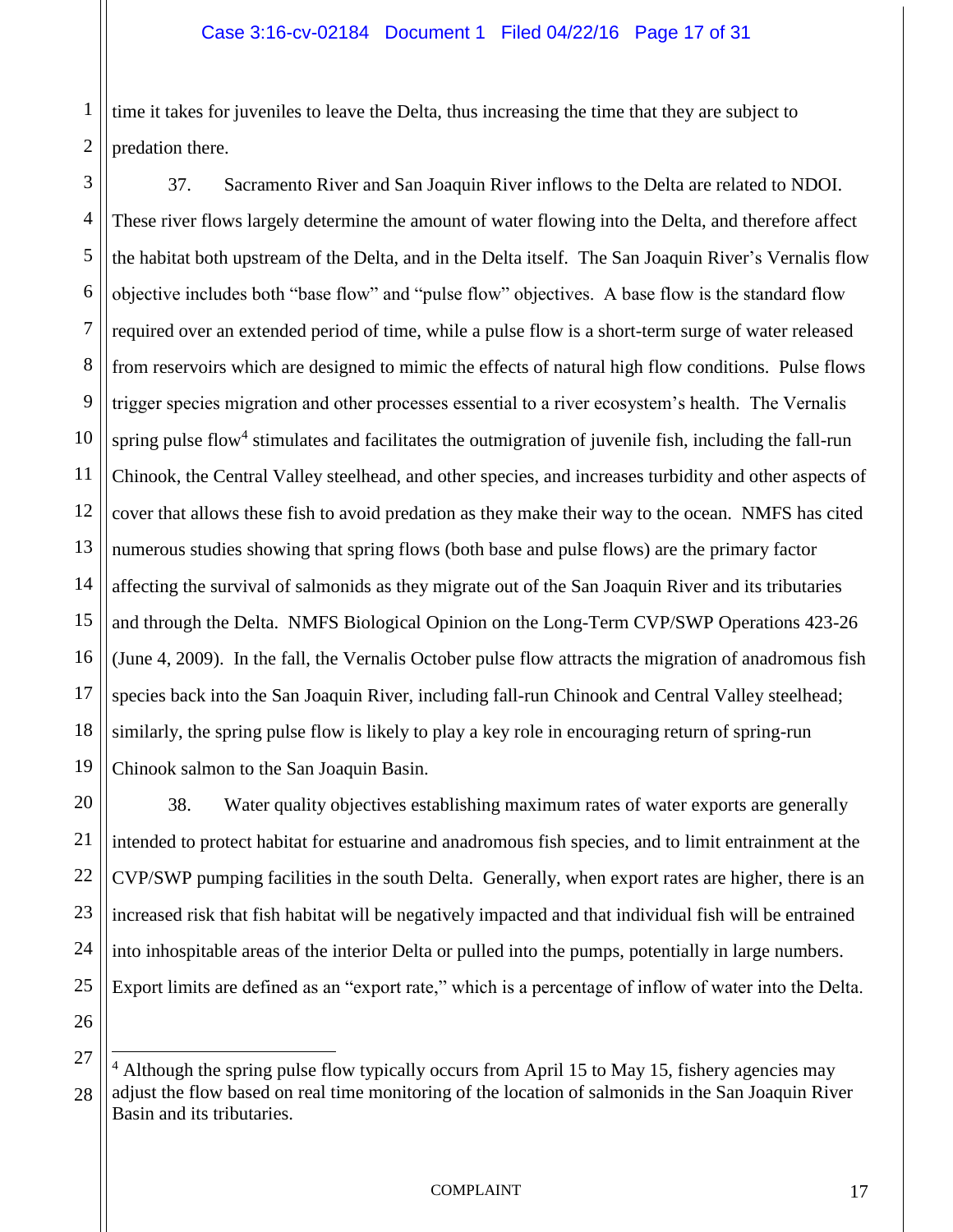## Case 3:16-cv-02184 Document 1 Filed 04/22/16 Page 18 of 31

1 2 3 4 5 6 39. Water quality objectives establishing salinity levels are intended to protect agricultural and fish and wildlife uses from harmful levels of salinity, caused by saltwater intrusion, municipal discharge, and agricultural runoff. The water quality objectives require that salinity levels remain below maximum levels, as measured in millimhos per centimeter (a measure of electroconductivity, which is a proxy for salinity), at certain compliance locations throughout the Delta.

7 8 9 10 11 12 13 14 15 16 17 18 19 40. Water quality objectives establishing minimum levels of dissolved oxygen are intended to protect fish and wildlife uses in and upstream of the Delta. Fish breathe dissolved oxygen, and depend on it for survival. Rapidly moving water tends to contain more dissolved oxygen because of increased surface turbulence, while stagnating water contains less. Because cold water holds more dissolved oxygen than warmer water, dissolved oxygen levels typically decrease as temperatures rise in the hot summer months. When dissolved oxygen levels decrease too much, it can harm species and ecosystems that rely on higher dissolved oxygen conditions. For example, low dissolved oxygen can impede or completely block the upstream migration of salmonids and cause direct mortality. The dissolved oxygen water quality objective in the Bay-Delta Plan requires that there is a minimum level of dissolved oxygen, measured in milligrams per liter, at a specified location between September and November. The Central Valley Plan's water quality objectives for dissolved oxygen set minimum levels for waters designated for different types of species and habitat at locations upstream of the Delta.

20 21 22 23 24 25 26 27 28 41. The DCC gates objective establishes requirements for the closure of the DCC gates during particular periods of the year. The DCC is a controlled diversion channel that diverts the flow of the Sacramento River away from its natural course and towards the CVP and SWP pumping plants in the south Delta, which lift water into the Delta-Mendota Canal and California Aqueduct to be exported to agricultural, municipal, and other water users south of the Delta. When the DCC gates are open, a larger portion of the Sacramento River's flow can be diverted and exported. When the gates are open, migrating salmonids are often diverted into the central Delta, where they are more likely to be entrained at pumping facilities and suffer other adverse impacts. Water quality objectives in the Bay-Delta Plan thus require that the DCC gates remain closed during certain periods of the year.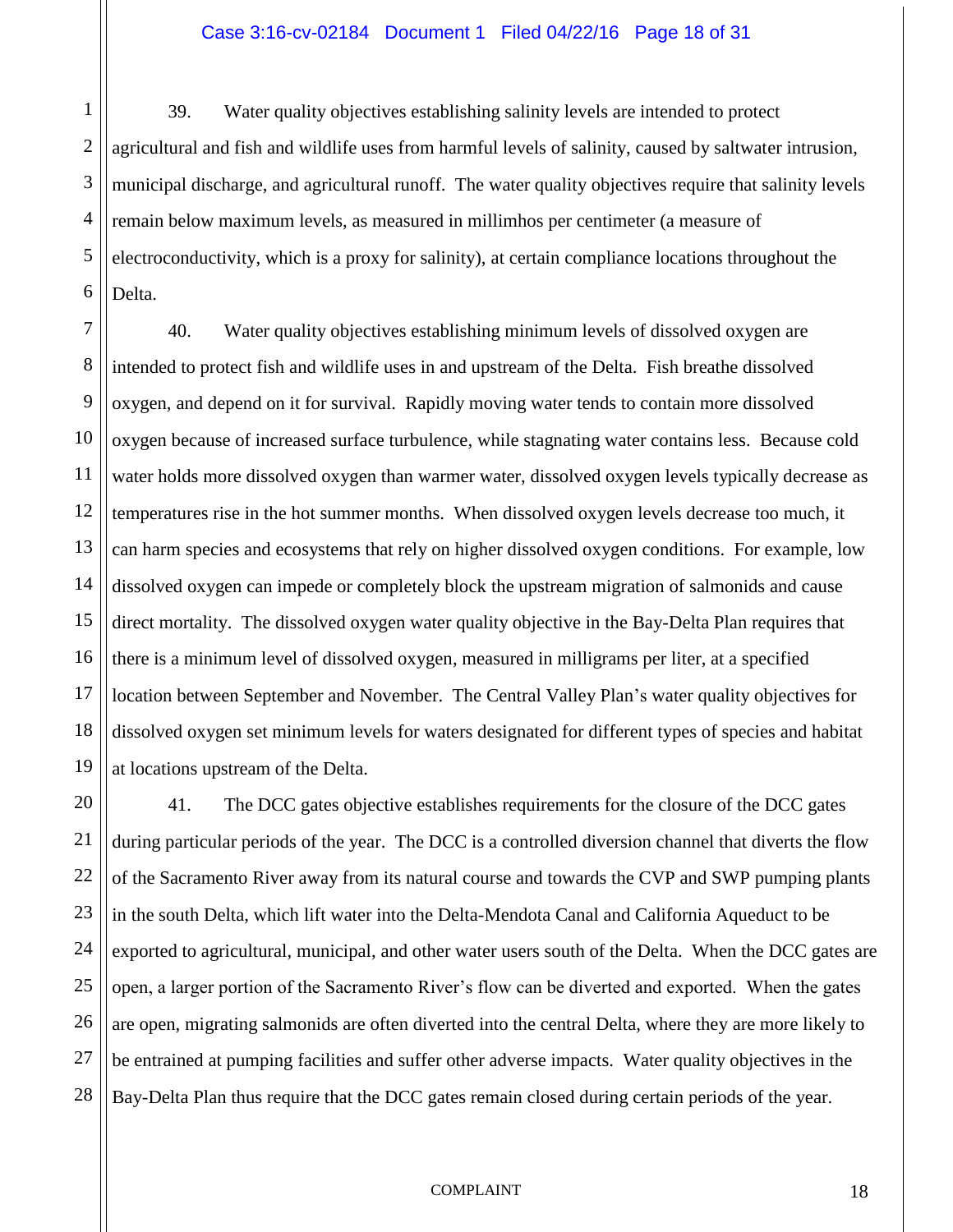# **Revisions to the Bay-Delta Plan and Central Valley Plan Water Quality Standards in 2014-2016**

1

2

3

4

5

6

7

8

9

14

15

16

17

18

19

20

21

22

23

24

25

26

27

42. In 2014, 2015, and 2016, SWRCB made numerous revisions to water quality standards in the Bay-Delta and Central Valley Plans by amending D-1641 and D-1422.

43. On January 31, 2014, SWRCB "amended or rescinded . . . the requirements of D-1641 for DWR and Reclamation to meet specified water quality objectives." SWRCB, Order Approving a Temporary Urgency Change in License and Permit Terms and Conditions Requiring Compliance with Delta Water Quality Objectives in Response to Drought Conditions 13 (Jan. 31, 2014). SWRCB made revisions to the Bay-Delta Plan's water quality standards, including the following:

10 11 12 13 a. The Bay-Delta Plan establishes a minimum NDOI of 7,100 cfs for February – June, calculated as a 3-day running average, or alternate compliance with salinity standards. SWRCB revised the water quality objective governing NDOI during the month of February to a minimum 3,000 cfs. SWRCB later extended this revision through May.

b. The Bay-Delta Plan requires that the DCC gates remain closed from February 1 through May 20. SWRCB revised the water quality objective governing DCC gate closure to allow the opening of the gates as Reclamation and DWR deemed necessary.

44. On April 11, 2014, SWRCB made additional revisions to the Bay-Delta Plan water quality standards. The Bay-Delta Plan establishes flow requirements for the San Joaquin River at Airport Way Bridge in Vernalis. The 2014 water year type for the San Joaquin River Basin was "critical." In critical water year types, depending on the location of X2, the base flow requirement from February 1 – April 14 and from May 16 – June 30 is a monthly average of either 710 or 1,140 cfs; and, from April 15 – May 15, the pulse flow requirement is a monthly average of either 3,110 or 3,540 cfs.<sup>5</sup> SWRCB revised each of these criteria to require a 700 cfs minimum flow on a three-day running average. Thus, SWRCB effectively eliminated the spring pulse flow in 2014.

45. On May 2, 2014, SWRCB made additional revisions to the Bay-Delta Plan water quality standards, including the following:

28  $\overline{a}$  $<sup>5</sup>$  The higher of the two flow objectives for each time period applies when X2 is required to be at or</sup> west of Chipps Island.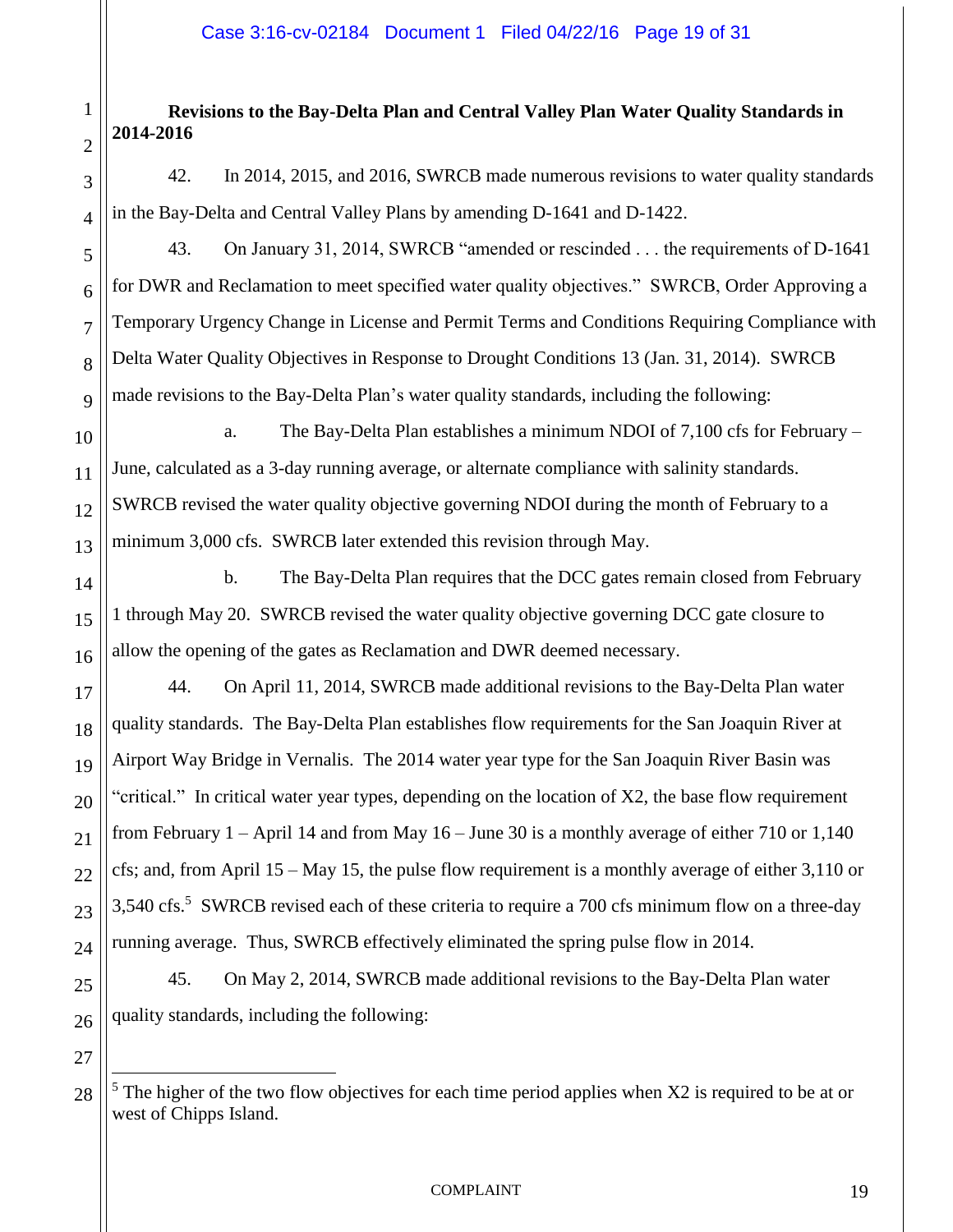1 2 3 4 a. The Bay-Delta Plan establishes a minimum NDOI of 4,000 cfs, calculated on a monthly average, for July in critical years. SWRCB revised this water quality objective to a minimum 3,000 cfs on a monthly average, and a minimum 1,000 cfs on a seven-day running average.

5 6 7 8 9 10 b. The 2014 water-year type for the Sacramento River Basin was critical. The Bay-Delta Plan establishes minimum flow requirements in critical years on the Sacramento River at Rio Vista of 3,000 cfs for September and October, and 3,500 cfs for November, calculated on a monthly average. SWRCB revised the water quality criteria for Rio Vista flow from September 1 – November 15 to a minimum 2,000 cfs on a monthly average, and a minimum 1,500 cfs on a sevenday running average.

11 12 13 14 15 16 c. The Bay-Delta Plan establishes a salinity compliance location requiring that the 14-day running average of mean daily electroconductivity not exceed 2.78 mmhos/cm on the Sacramento River at Emmaton in critical years. SWRCB revised this water quality criteria by moving the salinity compliance location from Emmaton upstream to Threemile Slough, thus allowing high-salinity water to intrude further into the Delta and reducing the necessity for adequate flows.

17 18 19 46. On October 8, 2014, SWRCB revised the Bay-Delta Plan water quality standard requiring a fall pulse flow for the San Joaquin River at Vernalis of 1,000 cfs during the month of October downward to require a minimum average monthly flow of 800 cfs.

20 21 47. On February 3, 2015, SWRCB made new revisions to the Bay-Delta Plan water quality standards, including the following:

22 23 24 a. SWRCB revised the minimum NDOI for February and March from 7,100 cfs to a minimum 4,000 cfs on a monthly average, and a 7-day running average not less than 1,000 cfs below the monthly average.

25 26 27 28 b. Because the 2015 water-year type in the San Joaquin Valley was critical, the minimum flow rates for the San Joaquin River at Airport Way Bridge in Vernalis between February 1 and April 14 were either 710 or 1,140 cfs. SWRCB revised the minimum flow rate during the months of February and March to a minimum 500 cfs on a monthly average.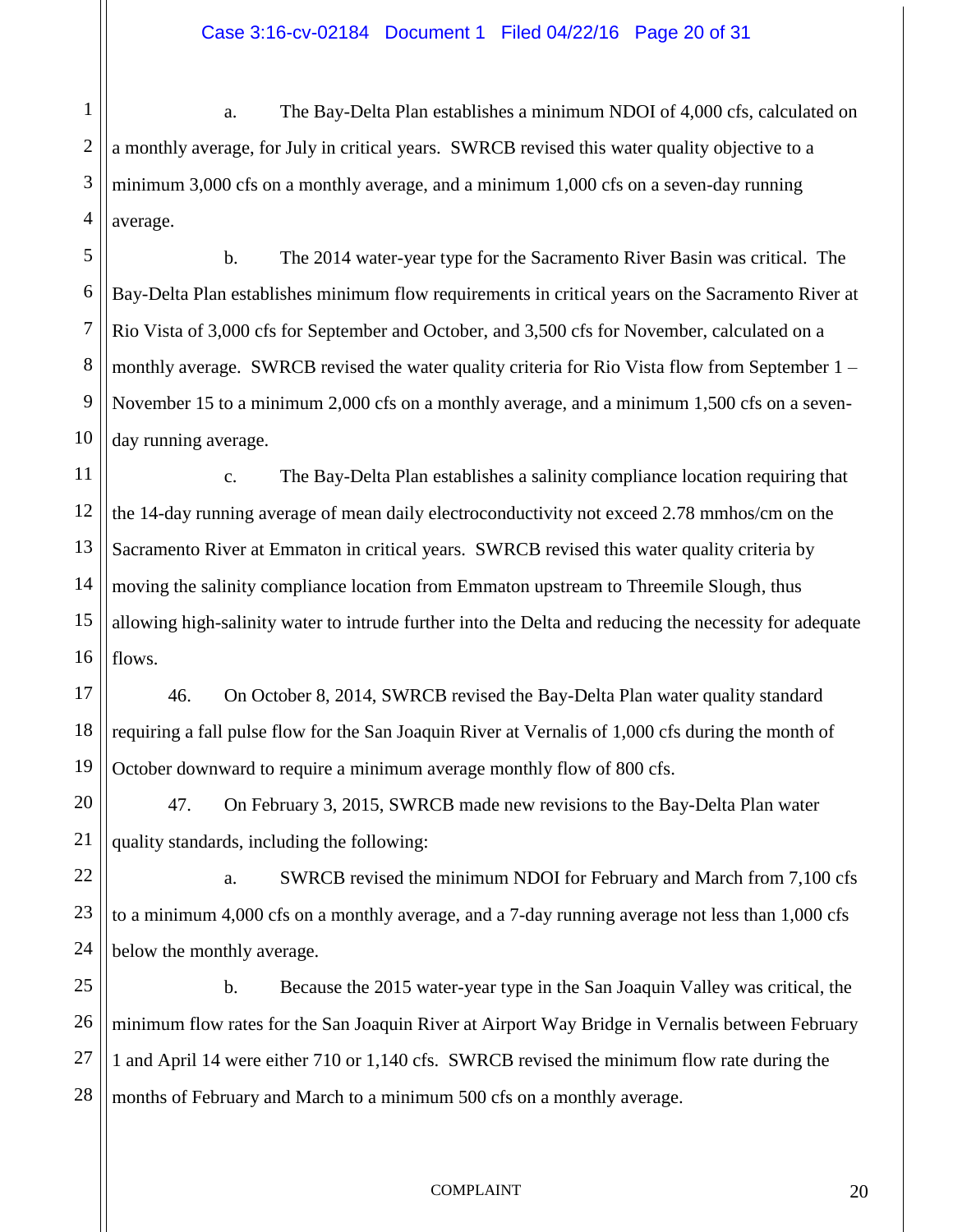2 c. As in 2014, SWRCB again revised the Bay-Delta Plan requirement that the DCC gates remain closed between February 1 and May 20. The revision allowed the gates to be opened in February and March as deemed necessary.

3 4

5

6

7

8

1

d. Generally, the Bay-Delta Plan limits exports from the Delta to 35% of delta inflow between February and June. However, when the best available estimate of the Eight River Index for January is less than or equal to 1.0 million acre-feet, as was the case in February 2015, the export limit for February is 45%. The February 3 order set forth a complex modification of the export limits in the Bay-Delta Plan and D-1641 that allowed for even higher export levels.

9 10 48. On April 6, 2015, SWRCB made additional revisions to the Bay-Delta Plan water quality standards, including the following:

11 12 a. SWRCB extended the changes to the minimum NDOI through June 2015, the DCC gate closure requirement until May 20, and the export limitations through June.

13 14 15 16 17 b. Because it was a critical year, the flow requirement for the San Joaquin River at Vernalis for the spring pulse flow period were a monthly average of either 3,110 or 3,540 cfs. In 2015, the pulse flow period was adjusted to cover the period from March 25 to April 25. SWRCB reduced the required volume of the spring pulse flow to 710 cfs. Thus, for a second consecutive year, SWRCB effectively eliminated the spring pulse flow.

18 19 20 21 22 c. In critical years, the Vernalis base flow requirement after the pulse flow ends through June is a monthly average of either 710 or 1,140 cfs. SWRCB revised the average minimum flow requirement between April 26 and May 31 to no less than 300 cfs. The minimum for June was reduced to 200 cfs on a monthly average. The seven-day running average minimum was set at 20 percent below the minimum flow rate from April 26 – June 30.

23 24 25 26 d. SWRCB again revised the Bay-Delta Plan water quality standards requiring the 14-day running average of mean daily electroconductivity not to exceed 2.78 mmhos/cm on the Sacramento River at Emmaton in critical years by moving the salinity compliance location from Emmaton upstream to Threemile Slough through June.

27 28

49. On July 3, 2015, SWRCB made additional revisions to the Bay-Delta Plan water quality standards, including the following: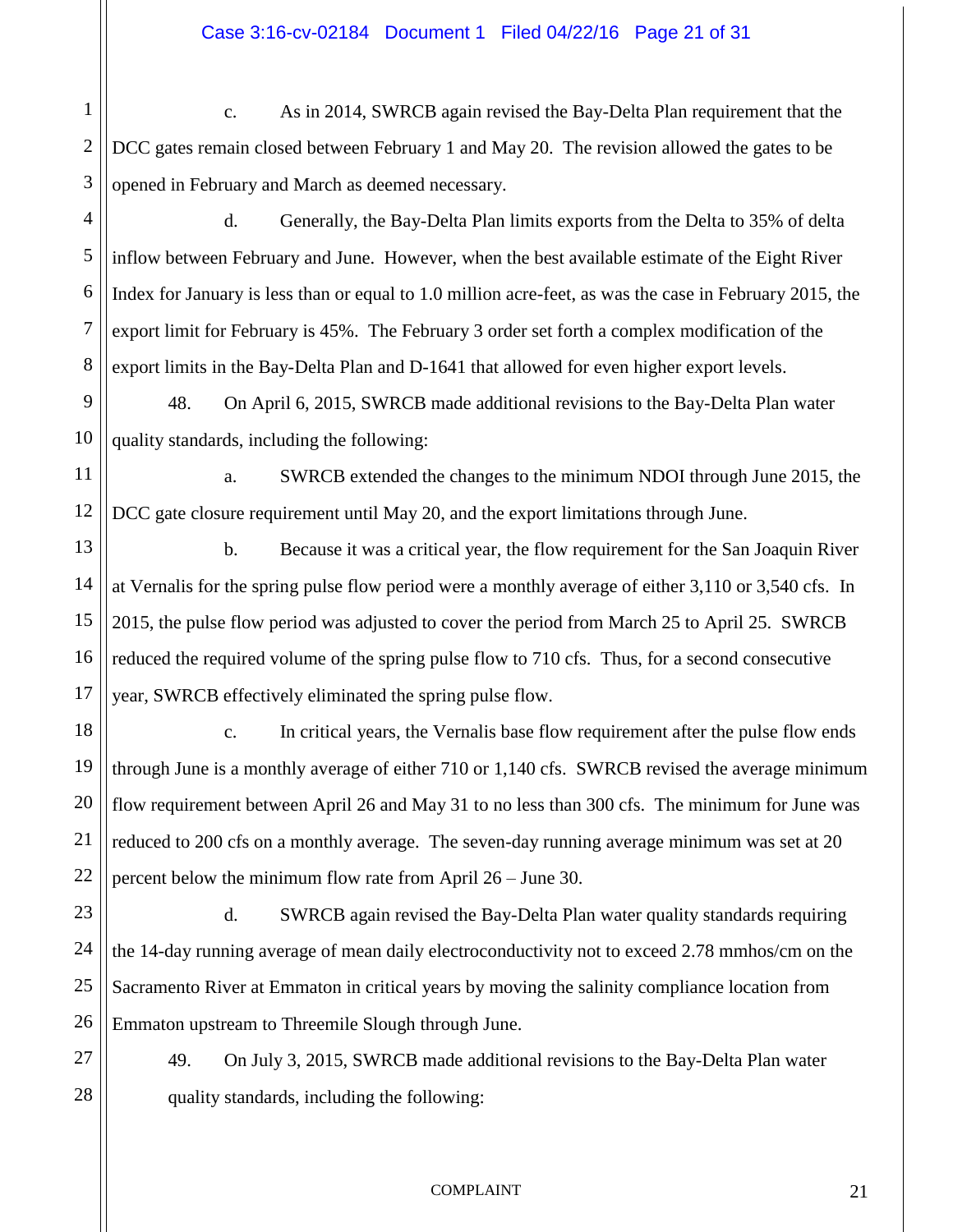1 2

15.

a. SWRCB extended the change in the salinity compliance location until August

3 4 b. SWRCB reduced the minimum NDOI in July from 4,000 cfs to 3,000 cfs on a monthly average.

5 6 7 c. SWRCB reduced the minimum flows in the Sacramento River at Rio Vista from the critical-year monthly average of 3,000 cfs in September and October and 3,500 cfs in November to 2,500 cfs, and the minimum seven-day running average to 2,000 cfs.

8 9 10 11 12 13 14 15 16 17 18 19 20 21 50. On August 4, 2015, SWRCB revised the dissolved oxygen objective for the Stanislaus River below Goodwin Dam. The Central Valley Plan establishes that, for waters outside the legal boundaries of the Delta, "[t]he dissolved oxygen concentrations shall not be reduced below the following minimum levels at any time: Waters designated [for warm habitat beneficial uses] 5.0 mg/l; Waters designated [for cold habitat beneficial uses] 7.0 mg/l; Waters designated [for spawning] 7.0 mg/l." Fourth Edition of the Water Quality Control Plan (Basin Plan) for the Sacramento River and San Joaquin River Basins III-5.00 (Sept. 15, 1998). Because the Stanislaus River from Goodwin Dam to the San Joaquin River has warm, cold, and spawning freshwater habitat beneficial uses, the more protective minimum 7.0 mg/l objective is the operative objective for dissolved oxygen in the Stanislaus River from Goodwin Dam to the San Joaquin River. D-1641 and D-1422 implement the relevant dissolved oxygen objective in the Central Valley Plan. SWRCB's August 4 order revised the water quality standards to allow Reclamation to operate the Central Valley Project to meet a minimum dissolved oxygen level until November 30, 2015 in the Stanislaus River below Goodwin Dam of 5.0 mg/l, instead of the 7.0 mg/l level provided for in the Central Valley Plan.

22 23 51. On April 19, 2016, SWRCB made new revisions to the Bay-Delta and Central Valley Plan water quality standards, including the following:

24 25 26 27 28 a. The water-year type in the San Joaquin Valley for 2016 was "dry." In dry years, depending on the location of X2, the flow requirement in the San Joaquin River at Vernalis for the spring pulse flow period is a monthly average of either 4,020 or 4,880 cfs. In 2016, the Bay-Delta Plan requirement in D-1641 for the April 15 – May 15 spring pulse flow period is 4,880 cfs. SWRCB revised the spring pulse flow requirement downward to 3,000 cfs.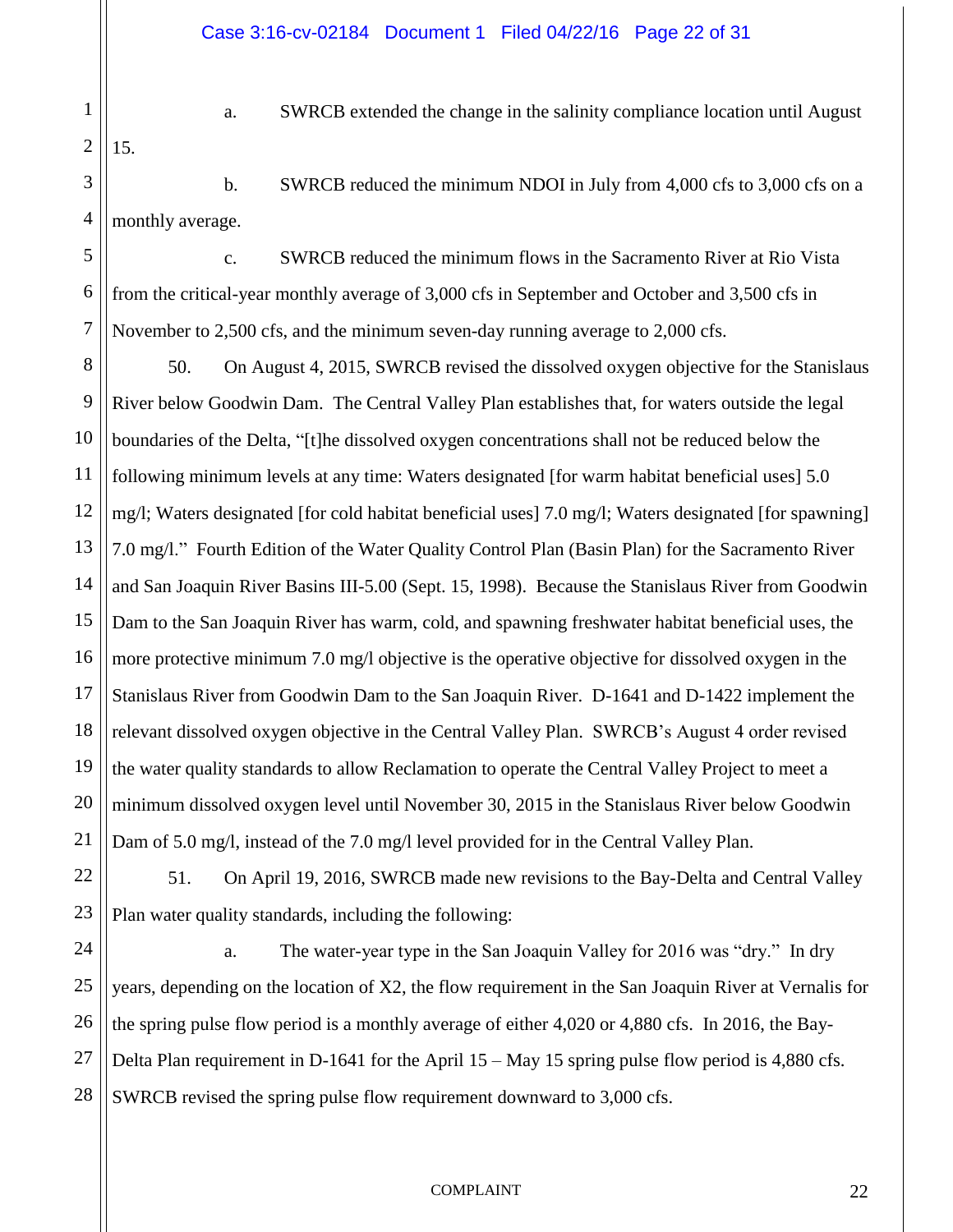b. In dry years, depending on the location of X2, the base flow requirement in the San Joaquin River at Vernalis from May 16 – June 30 is a minimum monthly average of 1,420 or 2,280 cfs. In 2016, the base flow requirement is 2,280 cfs. SWRCB revised the base flow requirement downward to 1,000 cfs from May 15 – May 31, and to 500 cfs for the month of June. 52. EPA did not review, nor approve, the revisions that SWRCB made to the Bay-Delta

Plan and Central Valley Plan water quality standards in 2014, 2015, or 2016.

1

2

3

4

5

6

7

8

9

10

11

12

13

14

15

16

17

53. During the periods covered by the above-described revisions to the Bay-Delta Plan and Central Valley Plan water quality standards, Reclamation and DWR operated, or are operating, the CVP and SWP based on the revised standards, and in violation of the EPA-approved water quality standards that were in effect prior to the revisions.

# **Status of Species Inhabiting the Bay-Delta Since the 2014 and 2015 Revisions to the Bay-Delta and Central Valley Plan Water Quality Standards**

54. In 2014 and 2015, there were high levels of mortality to both anadromous fish species that migrate through the Delta, including Central Valley steelhead, and fall-run, winter-run, and spring-run Chinook, and resident and Delta-dependent species, including Delta smelt, longfin smelt, and other species. In 2016, the SWRCB acknowledged that "the status quo of the past two years is not sustainable for fish and wildlife." SWRCB Order WR 2015-0043 at 39.

18 19 20 21 22 23 24 25 26 27 28 55. In 2014 and 2015, there were serious declines in the populations of anadromous species, including Central Valley steelhead and fall-run Chinook salmon, migrating through the San Joaquin River basin. These declines are principally due to poor water quality in the basin and Delta. In the Sacramento River, poor water quality played a role in the almost-complete mortality of the 2014 and 2015 generations, or "brood years," of winter-run Chinook. Reclamation incorrectly estimated cold-water reserves and then mismanaged releases of that cold water from Shasta Reservoir, causing a fatal elevation in temperatures that led to 95% mortality of the 2014 brood year of winter-run Chinook salmon eggs and fry, and 98% mortality to eggs and fry in the 2015 brood year. Most winter-run Chinook live for three years, spawning just once, so the loss of the 2016 brood year (the third brood in a row) would be particularly devastating to the population. While proper management and allocation of cold-water reserves in Shasta Reservoir has been the principal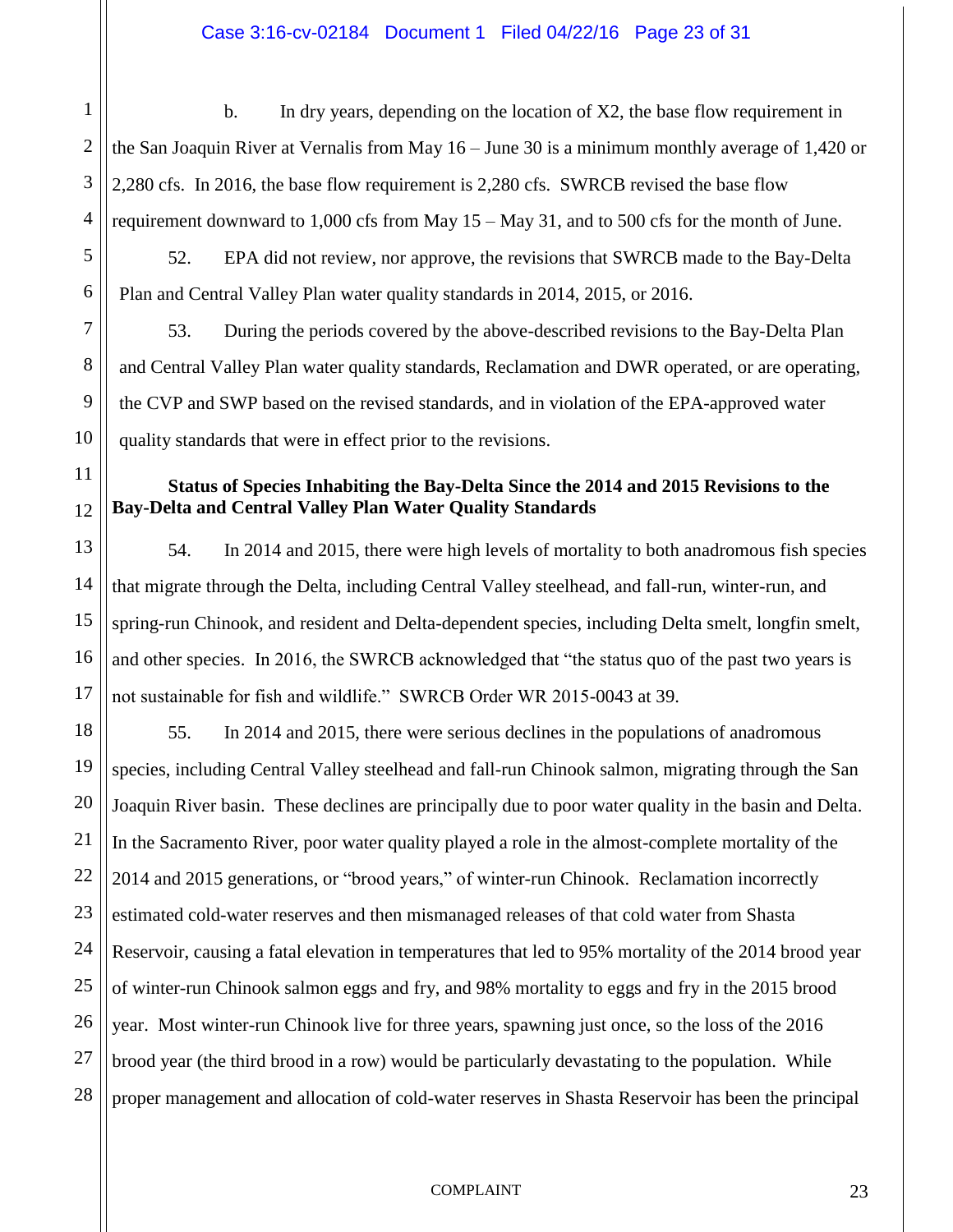1 2 factor contributing to mortality of the 2014 and 2015 brood years, mortality during passage through the Delta has had a compounding adverse effect on winter-run Chinook.

3 4 5 6 7 8 9 10 11 12 13 14 15 16 17 18 19 20 21 22 23 56. The effects of poor water quality on several resident and Delta-dependent species has been particularly well documented in trawl surveys designed to measure their abundance. For instance, the Fall Midwater Trawl Index ("FMWT") survey measures Delta smelt, longfin smelt, other species' abundance based on catch data at over 100 locations throughout the Delta. Between 1993 and 2013, the average, FMWT index for the Delta smelt was 292. In 2014, the FMWT declined to single digits for the first time in the 48-year history of the survey. Scientists were able to collect eight Delta smelt in their trawl nets, yielding an index of nine. In 2015, scientists collected just six smelt, bringing the 2015 FMWT index to seven. Other trawl surveys measuring Delta smelt abundance corroborated the results of the FMWT. The Spring Kodiak Trawl Survey ("SKT"), which determines the relative abundance of pre-spawning and spawning Delta smelt based on samples from 39 locations throughout the delta, was 13.8 in 2015, the lowest index total on record. Members of the Smelt Working Group, a group of federal and state agency experts charged with reviewing data on the Delta smelt's status, expressed concern that, in addition to the low numbers in the SKT, the adult smelt they did catch were in poor condition, indicating diminished resilience in the depleted population. As with the FMWT and SKT, the Summer Townet Survey, which measures juvenile Delta smelt distribution and abundance during the June – July period based on catch at 31 stations, also hit its lowest total in the 54-year history of the survey when it reached 0.0 in 2015. The longfin smelt has also experienced a dramatic decline in abundance. From 1993 – 2013, the FMWT index for longfin smelt averaged 1,518. In 2014, the index for longfin smelt sank to 16, the second-lowest level on record. In 2015, the index dropped to four, the lowest level on record and less than 3% of the index one generation earlier (as measured in 2013).

# **LEGAL BACKGROUND**

57. The CWA aims "to restore and maintain the chemical, physical, and biological integrity of the Nation's waters" and to attain, *inter alia*, "water quality which provides for the protection and propagation of fish, shellfish, and wildlife." 33 U.S.C. §1251(a), (a)(2). Under the

24

25

26

27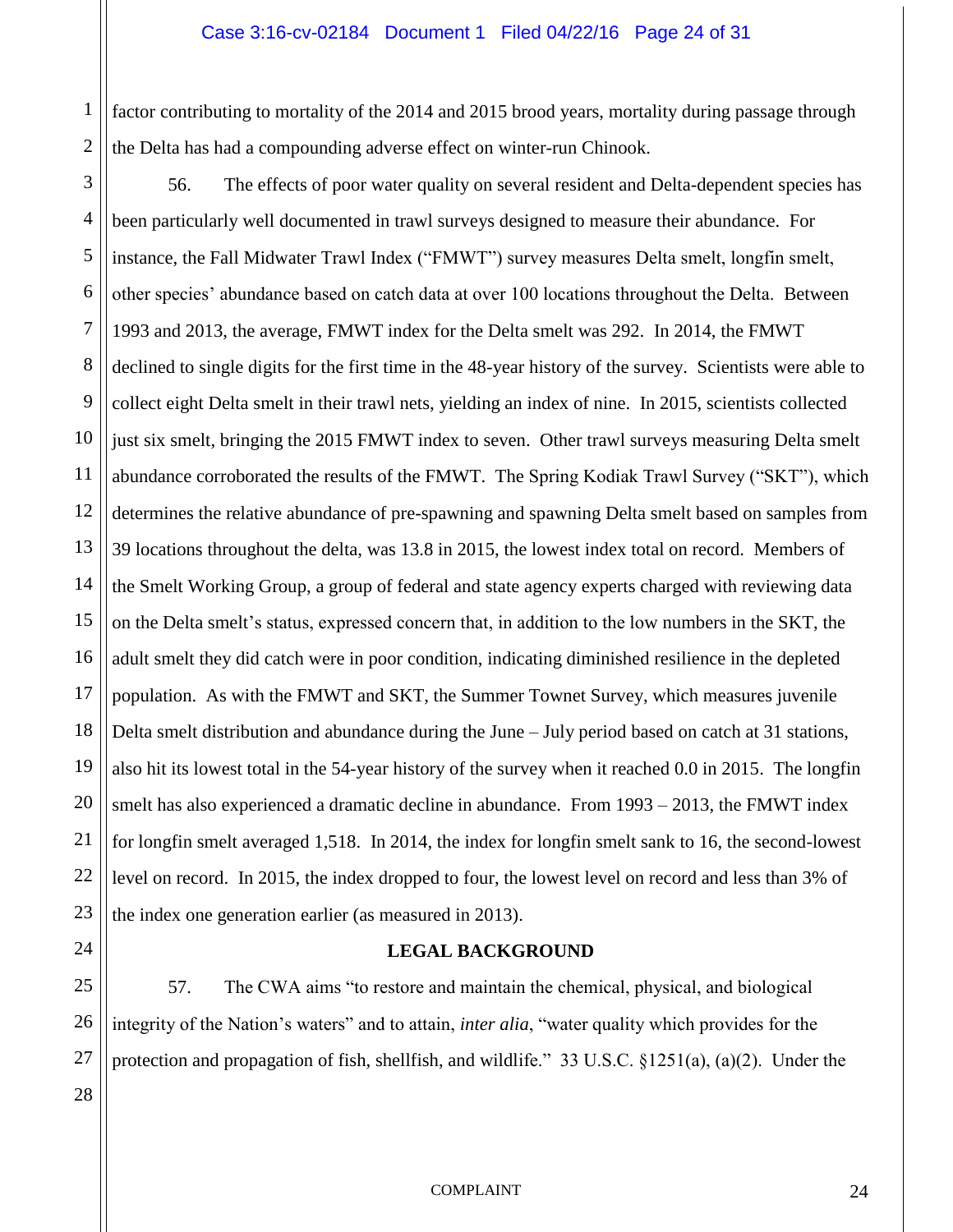1 2 CWA, federal and state governments share the responsibility of monitoring and regulating water pollution.

3 4 5 6 7 58. Towards these goals, the CWA requires each state to establish water quality standards for bodies of water within the state's boundaries. 33 U.S.C.  $\S$ 1313(a) – (c); 40 C.F.R.  $\S$ 130.3. The state must first designate the use or uses of a particular body of water. 33 U.S.C.  $\S 1313(c)(2)(A)$ ; 40 C.F.R. §131.10. The state must then designate water quality criteria that are sufficient to protect the designated uses, 33 U.S.C. §1313(c)(2)(A); 40 C.F.R. §§131.6(c), 131.11.

8 9 10 11 12 13 14 15 16 17 18 19 20 21 22 59. Congress established a system of mandatory federal oversight to ensure that states maintain adequate water quality standards. The CWA provides that "[w]henever the State revises or adopts a new [water quality] standard, such revised or new standard shall be submitted to the Administrator" of the EPA. 33 U.S.C.  $\S$ 1313(c)(2)(A). Although the states are required to submit any new or revised standard for review, the EPA has an affirmative duty to review any new or revised standard regardless of whether the state makes a submission. *Fla. Pub. Interest Research Grp. Citizen Lobby v. U.S. Envtl. Prot. Agency*, 386 F.3d 1070, 1073 (11th Cir. 2004) ("*FPIRG*") ("While states are primarily responsible for establishing these water quality standards, the EPA, in turn, is required to undertake a review of any new or revised water quality standards adopted by the states."); *Friends of Merrymeeting Bay v. Olsen*, 839 F. Supp. 2d 366, 375 (D. Me. 2012) ("The EPA is under an obligation to review a law that changes a water quality standard regardless of whether a state presents it for review."); *see also* EPA Frequently Asked Questions 2 (EPA-820-F-12-017, Oct. 2012) ("EPA has a mandatory duty to approve or disapprove a new or revised [water quality standard] even if the state did not submit such new or revised [water quality standard] to EPA for review.").

23 24 25 26 27 28 60. The EPA must review a new or revised water quality standard to determine whether it complies with multiple requirements, including, *inter alia*: (1) the water quality criteria in the new or revised standard "are consistent with the requirements of the [CWA]"; (2) the water quality criteria "protect the designated water uses"; (3) in adopting or revising the standard, the state followed its own "legal procedures for revising or adopting standards"; (4) that "standards which do not include [fish and wildlife protection or recreational uses] are based upon appropriate technical and scientific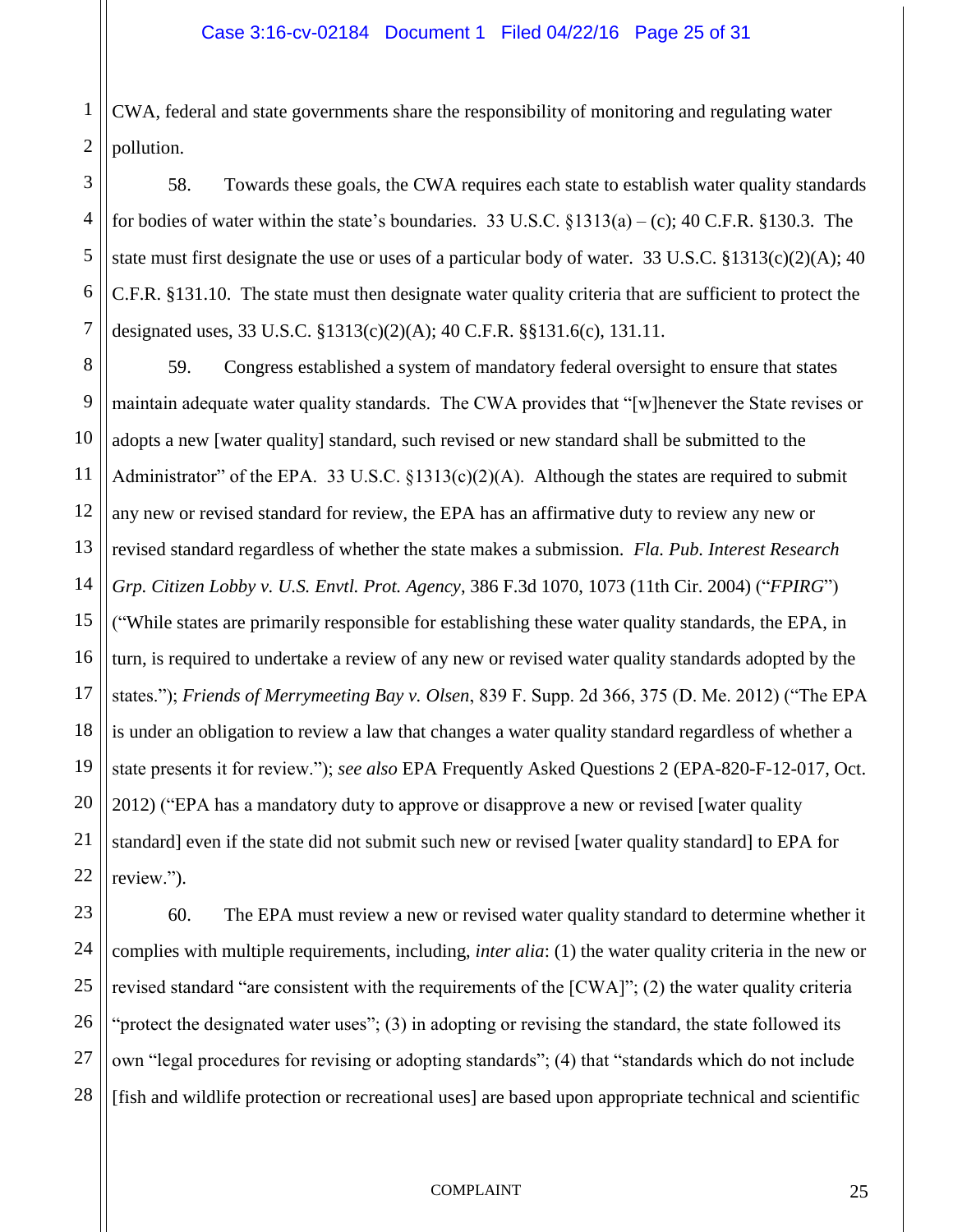1 2 3 4 5 data and analyses"; and (5) that the new or revised standard "meets the requirements included in [40] C.F.R.] § 131.6."<sup>6</sup> 40 C.F.R. §131.5. If the standards submitted to the EPA meet each of these criteria, the EPA must approve the standard. *Id.* §131.5(b). Otherwise, the EPA must disapprove the standard and, unless the state submits an acceptable revised standard within ninety days, promulgate a federal water regulation that meets the strictures of the CWA. *Id.*; 33 U.S.C. §1313(c)(3) – (c)(4).

6 61. An existing water quality standard "remains the applicable standard until EPA approves a change, deletion, or addition to that water quality standard, or until EPA promulgates a more stringent water quality standard." 40 C.F.R. §131.21(e); *FPIRG*, 386 F.3d at 1070.

9 10 11 12 13 14 62. The EPA has interpreted the CWA and its implementing regulations in its Water Quality Standards Handbook ("EPA Handbook"). Chapter 1.5.1, entitled "What Provisions Constitute New or Revised Water Quality Standards Under Clean Water Act Section 303(c)," sets forth a four-part definition for "new or revised water quality standards." If the responses to the following four questions are affirmative, EPA has a non-discretionary duty to review the relevant provision and take appropriate action under CWA section  $303(c)(2)(A)$ ,  $(c)(3) - (4)$ :

(1) Is it a legally binding provision adopted or established pursuant to state or tribal law?; (2) Does the provision address designated uses, water quality criteria to protect designated uses, and/or antidegradation requirements for waters of the United States?; (3) Does the provision express or establish the desired condition (e.g. designated uses, criteria) or instream level of protection (e.g., anti-degradation requirements) for waters of the United States immediately or mandate it will be expressed or established for such waters in the future?; (4) Does the provision establish a new WQS or revise an existing WQS? . . . A provision that establishes a new WQS or has the effect of changing an existing WQS would meet this consideration. In contrast, a provision that simply implements a WQS without revising it would not constitute a new or revised WQS."

EPA Handbook 1.5.1.

7

8

15

16

17

18

19

20

21

22

23 24 25 26 27 28  $\overline{a}$  $6$  The "minimum requirements for water quality standards submission[s]" in 40 C.F.R §131.6 include: "(a) Use designations consistent with the provisions of sections  $101(a)(2)$  and  $303(c)(2)$  of the Act; (b) Methods used and analyses conducted to support water quality standards revisions; (c) Water quality criteria sufficient to protect the designated uses; (d) An antidegradation policy consistent with § 131.12; (e) Certification by the State Attorney General or other appropriate legal authority within the State that the water quality standards were duly adopted pursuant to State law; and (f) General information which will aid the Agency in determining the adequacy of the scientific basis of the standards which do not include the uses specified in section  $101(a)(2)$  of the Act as well as information on general policies applicable to State standards which may affect their application and implementation."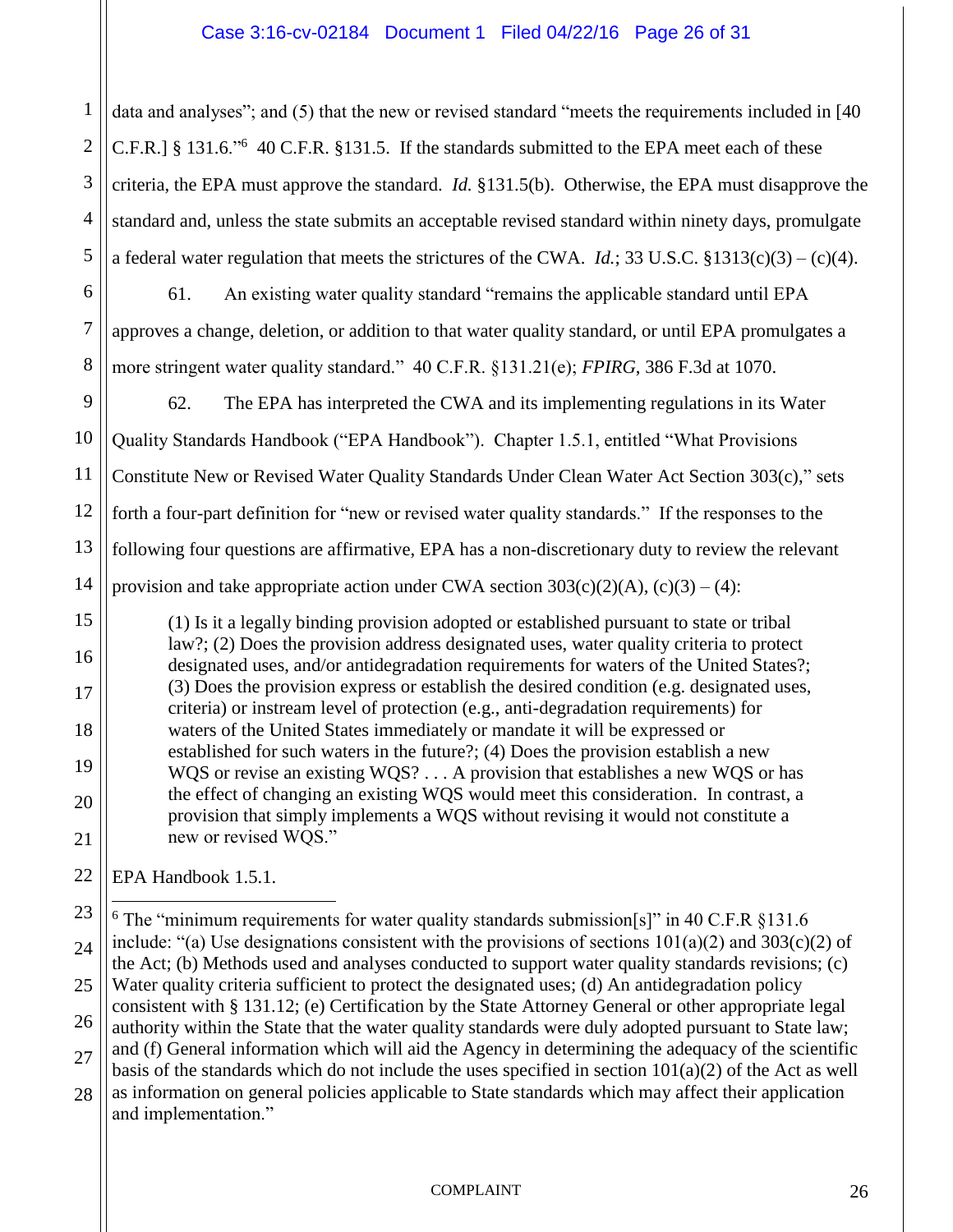63. SWRCB's orders modifying the water quality standards in the Bay-Delta and Central Valley Plans, as implemented by D-1641 and D-1422, satisfy each of the elements in the EPA Handbook definition of revised water quality standards requiring EPA review.

64. SWRCB's orders modifying the Bay-Delta Plan and Central Valley Plan water quality standards are "legally binding provision[s] adopted or established pursuant to state . . . law." EPA Handbook 1.5.1. SWRCB's orders modifying Reclamation's and DWR's permits and licenses were issued pursuant to state law and have legally binding effect. Specifically, SWRCB made its revisions in response to petitions filed by Reclamation and DWR under California Water Code §§1435-1441.

65. SWRCB's orders modifying the Bay-Delta Plan and Central Valley Plan water quality standards, "address designated uses [and] water quality criteria to protect designated uses . . . for waters of the United States." EPA Handbook 1.5.1. SWRCB's 2014 and 2015 orders approving modification of Reclamation's and DWR's licenses and permits clearly "address" the water quality criteria in the Bay-Delta and Central Valley Plans, which were promulgated for the purpose of protecting fish and wildlife and other designated uses. The 2014, 2015, and 2016 orders allow Reclamation and DWR to operate the CVP and SWP based on water quality criteria other than those in the Bay-Delta and Central Valley Plans.

66. SWRCB's orders modifying the Bay-Delta Plan and Central Valley Plan water quality standards "express and establish a desired condition" both "immediately" and "in the future." EPA Handbook 1.5.1. The modifications are expressed as changes to the "desired condition" because they effectively change the water quality criteria set forth in the Bay-Delta and Central Valley Plans. In its Water Quality Handbook, EPA clarifies that a change in water quality criteria establishes and expresses a new "desired condition." *Id.* Additionally, SWRCB's orders express and establish new water quality criteria "immediately" and "in the future." For instance, SWRCB's July 3, 2015 order reduced the minimum NDOI for the month of July 2015 to 3,000 cfs, and the Rio Vista flow to 2,500 cfs for the September – November 2015 period.

67. SWRCB's orders modifying the Bay-Delta Plan and Central Valley Plan water quality standards have "the effect of changing an existing water quality standard" and are not mere

1

2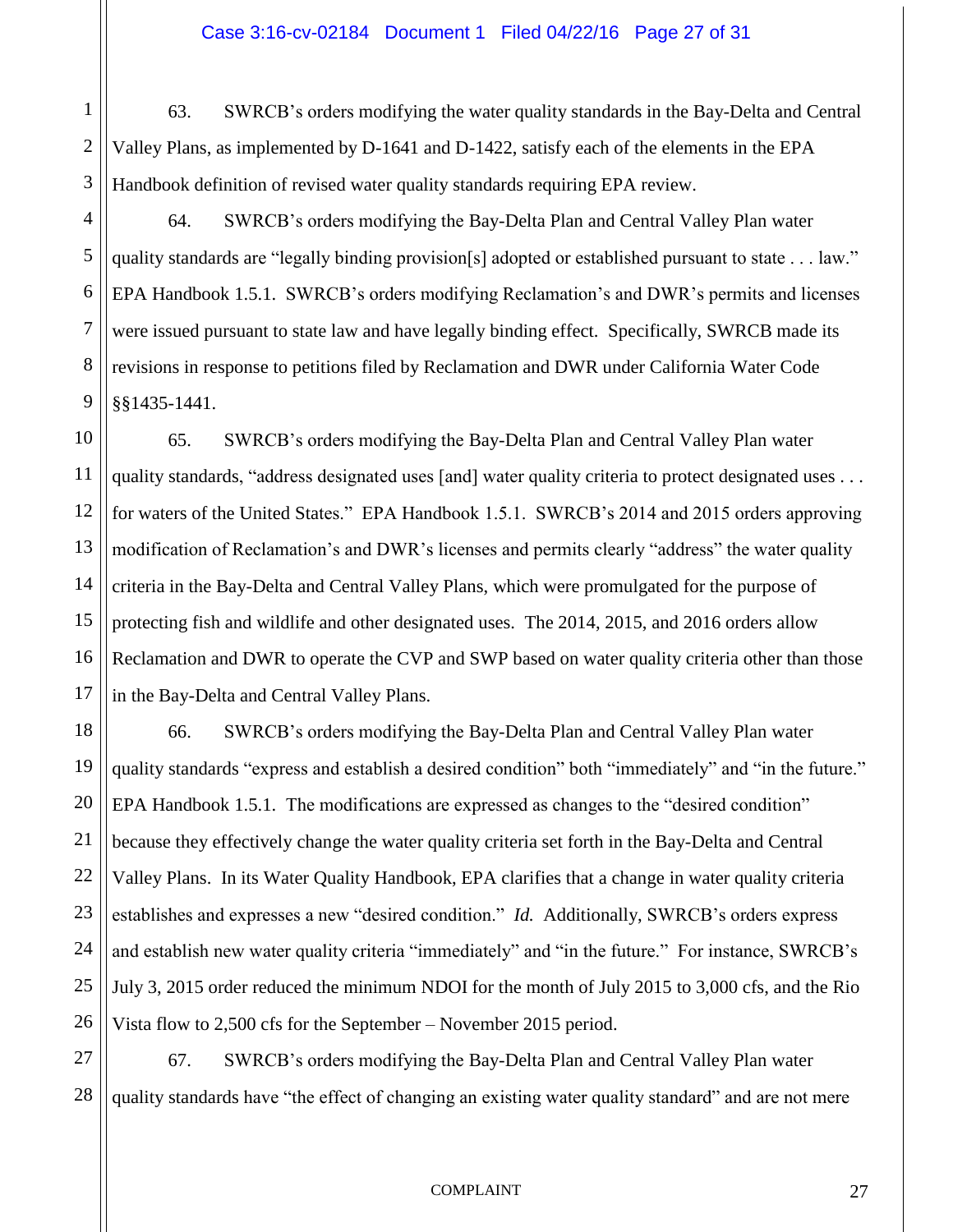#### Case 3:16-cv-02184 Document 1 Filed 04/22/16 Page 28 of 31

1 2 3 4 5 implementation decisions. EPA Handbook 1.5.1. Federal courts apply the "effects test" reflected in EPA's Water Quality Handbook definition to determine whether a state law or regulation is subject to section 303 review. *See, e.g.*, *FPIRG*, 386 F.3d at 1080; *Nw. Envtl. Advocates v. Envtl. Prot. Agency*, 855 F. Supp. 2d 1199, 1209 (D. Or. 2012). SWRCB utilized its authority to issue a final administrative order approving modifications that effectively revised the water quality standards in the Bay-Delta and Central Valley Plans. Although the SWRCB's orders did not amend the text of the Bay-Delta and Central Valley Plans themselves, the orders modified the requirements in D-1641 to meet water quality objectives in the Bay-Delta and Central Valley Plans. When the SWRCB decides not to implement a water quality objective, it is making a "de facto amendment to a water quality objective in a water quality control plan," even if it is temporary in duration. *State Water Res. Control Bd. Cases*, 136 Cal.App.4th 674, 732 (2006). The SWRCB worked a "de facto amendment" to the Bay-Delta and Central Valley water quality standards by modifying the conditions of Reclamation's and DWR's licenses and permits under D-1641 and D-1422 such that they could operate the CVP and SWP in violation of the Bay-Delta and Central Valley Plans.

68. SWRCB's orders are not mere implementation decisions within the meaning of EPA regulations. Under 40 C.F.R. §131.13, "states may, at their discretion, include *in their State standards*, policies generally affecting their application and implementation, such as mixing zones, low flows and variances." (Emphasis added). The Bay-Delta and Central Valley Plans do not include provisions providing for the revisions to the water quality standards in SWRCB's orders. Nor has SWRCB defined or described its orders as "variances," or any other type of implementation decision within the meaning of 40 C.F.R. §131.13.

69. The EPA has failed to carry out its mandatory federal oversight role by ignoring SWRCB's ongoing and intermittent pattern of revising the Bay-Delta Plan and Central Valley Plan water quality standards. The EPA thus violated, and continues to violate, CWA section 303(c), 33 U.S.C. §1313(c)(2)(A), (c)(3) – (c)(4), by failing to review and take appropriate action in response to SWRCB's revisions of the water quality standards in the Bay-Delta and Central Valley Plans.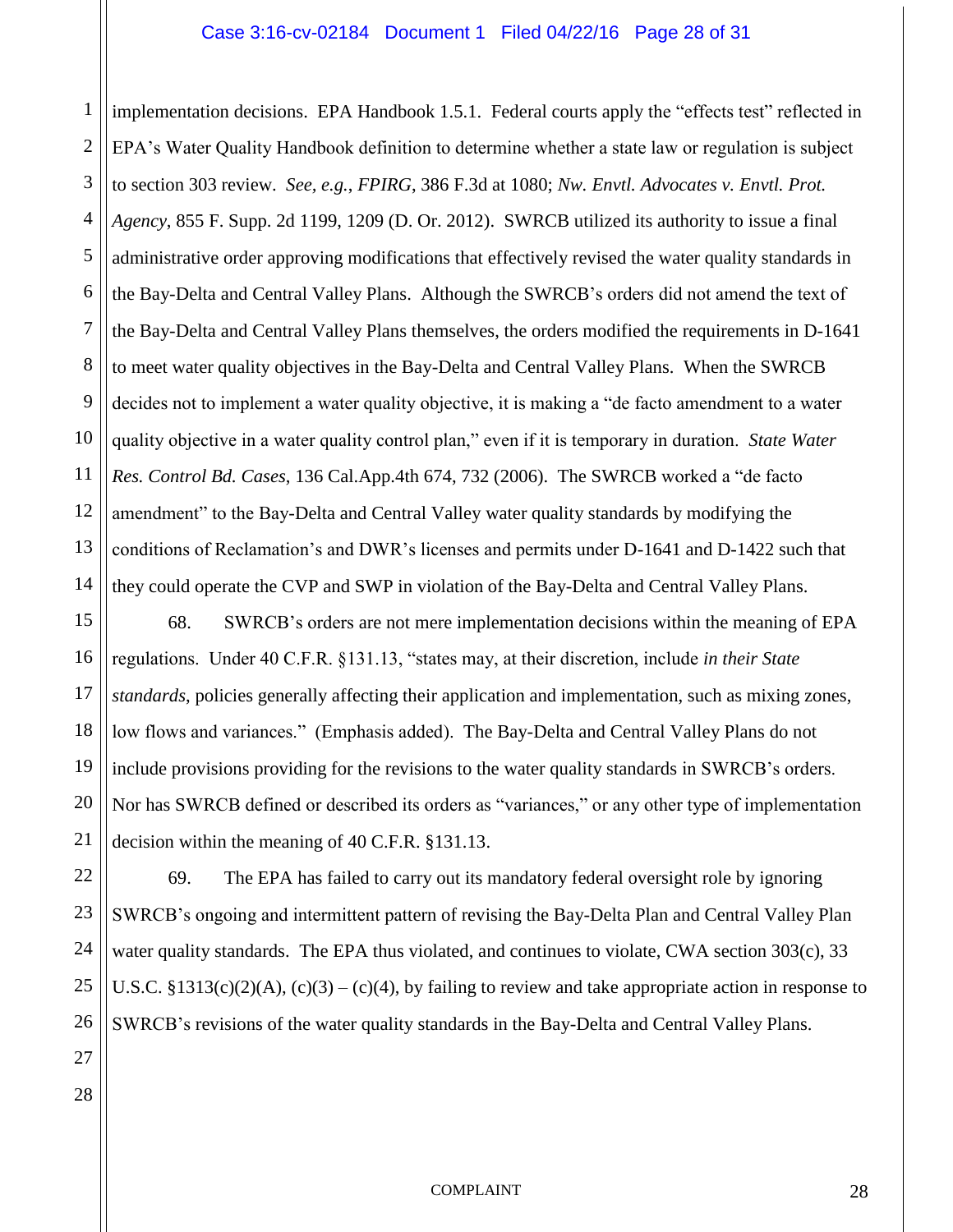# 1 2 3 4 5 6 7 8 9 10 11 12 13 14 15 16 17 18 19 20 21 22

# **CLAIM FOR RELIEF Violations of Clean Water Act 33 U.S.C. §1313(c)(2)(A), (c)(3) – (4); 40 C.F.R. §§131.5, 131.21**

70. Plaintiffs re-allege and incorporate by reference all the allegations set forth in this Complaint.

71. Section 303(c) of the Clean Water Act and its implementing regulations require that the EPA Administrator and Regional Administrator review any revision to a state's water quality standards. 33 U.S.C. §1313(c)(2)(A), (c)(3); 40 C.F.R. §§131.5, 131.21. The Defendants have violated, and are violating, Section 303(c) of the CWA and its implementing regulations by failing to carry out their non-discretionary duty to review SWRCB's ongoing and intermittent revisions in 2014, 2015, and 2016 to the water quality standards in the Bay-Delta and Central Valley Plans. 33 U.S.C. §1313(c)(2)(A), (c)(3); 40 C.F.R. §§131.5, 131.21.

72. After reviewing a revision to a state's water quality standards, the EPA Administrator or Regional Administrator must take appropriate action. The EPA Administrator or Regional Administrator must either approve or disapprove of the revisions. 33 U.S.C. §1313(c)(2)(A), (c)(3); 40 C.F.R. §§131.5, 131.21. If the EPA Administrator or Regional Administrator disapproves of a revision, the CWA sets forth mandatory steps that the Administrator or Regional Administrator must take to provide the state with an opportunity to cure any defects and, if the state fails to do so, to promulgate federal regulations to replace the deficient state water quality standards. 33 U.S.C. §1313(c)(3) – (4); 40 C.F.R. §131.21. The EPA Administrator and Regional Administrator for EPA Region IX have violated, and are violating, Section 303(c) of the CWA by failing to carry out their non-discretionary duty to take appropriate action after review of SWRCB's revisions to the Bay-Delta and Central Valley Plans. *Id.*; 40 C.F.R. §131.5.

# **PRAYER FOR RELIEF**

25 WHEREFORE, Plaintiffs respectfully request that the Court grant the following relief:

A. Order and declare that the Defendants are in violation of Section 303(c) of the Clean Water Act and its implementing regulations for failing to review, and take appropriate action in

28

23

24

26

27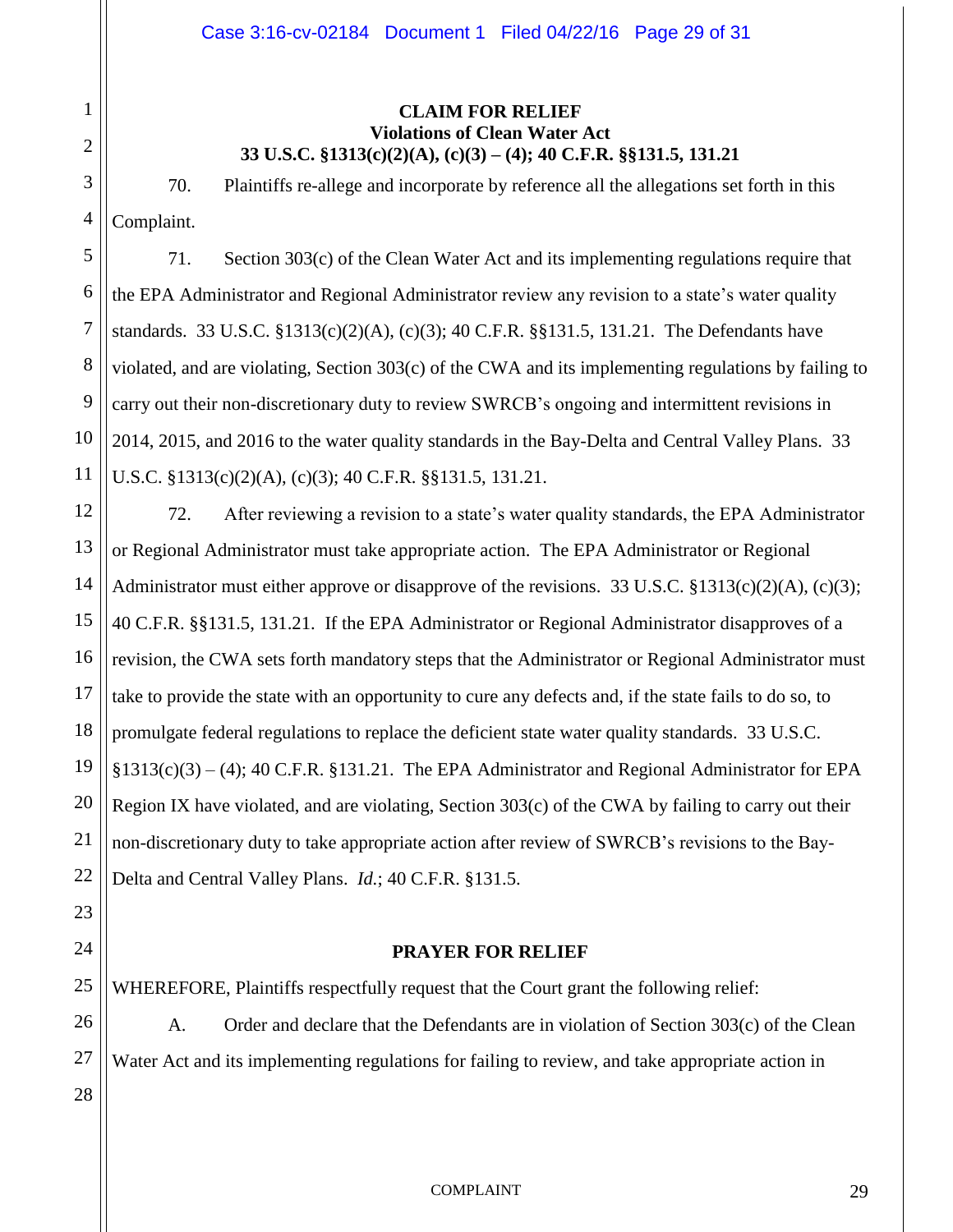1 2 response to, SWRCB's revisions to the water quality standards in the Bay-Delta and Central Valley Plans.

3 4 5 6 B. Enter injunctive relief requiring that the Defendants comply with Section 303(c) of the Clean Water Act and its implementing regulations by reviewing, and taking appropriate action in response to, any current or planned revision to the water quality standards in the Bay-Delta and Central Valley Plans.

7 8 9 10 11 12 C. Enter injunctive relief requiring that the Defendants immediately notify SWRCB that the revisions to the water quality standards in the Bay-Delta and Central Valley Plans described in this Complaint are in violation of Section 303(c) of the Clean Water Act and its implementing regulations and that any current or planned revision may not go into effect or be implemented until and unless the EPA Administrator and Regional Administrator for EPA Region IX review and approve such revisions.

13 14 15 16 D. Enter injunctive relief requiring that the Defendants comply with Section 303(c) of the Clean Water Act and its implementing regulations by reviewing, and taking appropriate action in response to, any future revision SWRCB makes to the water quality standards in the Bay-Delta and Central Valley Plans before such revisions go into effect.

17 18 E. Retain jurisdiction over this matter until such time as the EPA Administrator and Regional Administrator have fully complied with the Court's order.

F. Award Plaintiffs their reasonable costs, litigation expenses, expert witness fees, and attorney's fees associated with this litigation pursuant to Section 505 of the Clean Water Act, 33 U.S.C. §1365(d), and all other applicable authorities.

19

20

21

22

23

24

25

26

27

28

G. Grant Plaintiffs such further and additional relief as the Court deems just and proper.

Dated: April 22, 2016 Respectfully submitted,

 /s/ Katherine Poole KATHERINE POOLE NATURAL RESOURCES DEFENSE **COUNCIL** 111 Sutter Street, 20th Floor San Francisco, CA 94104 Telephone: (415) 875-6100